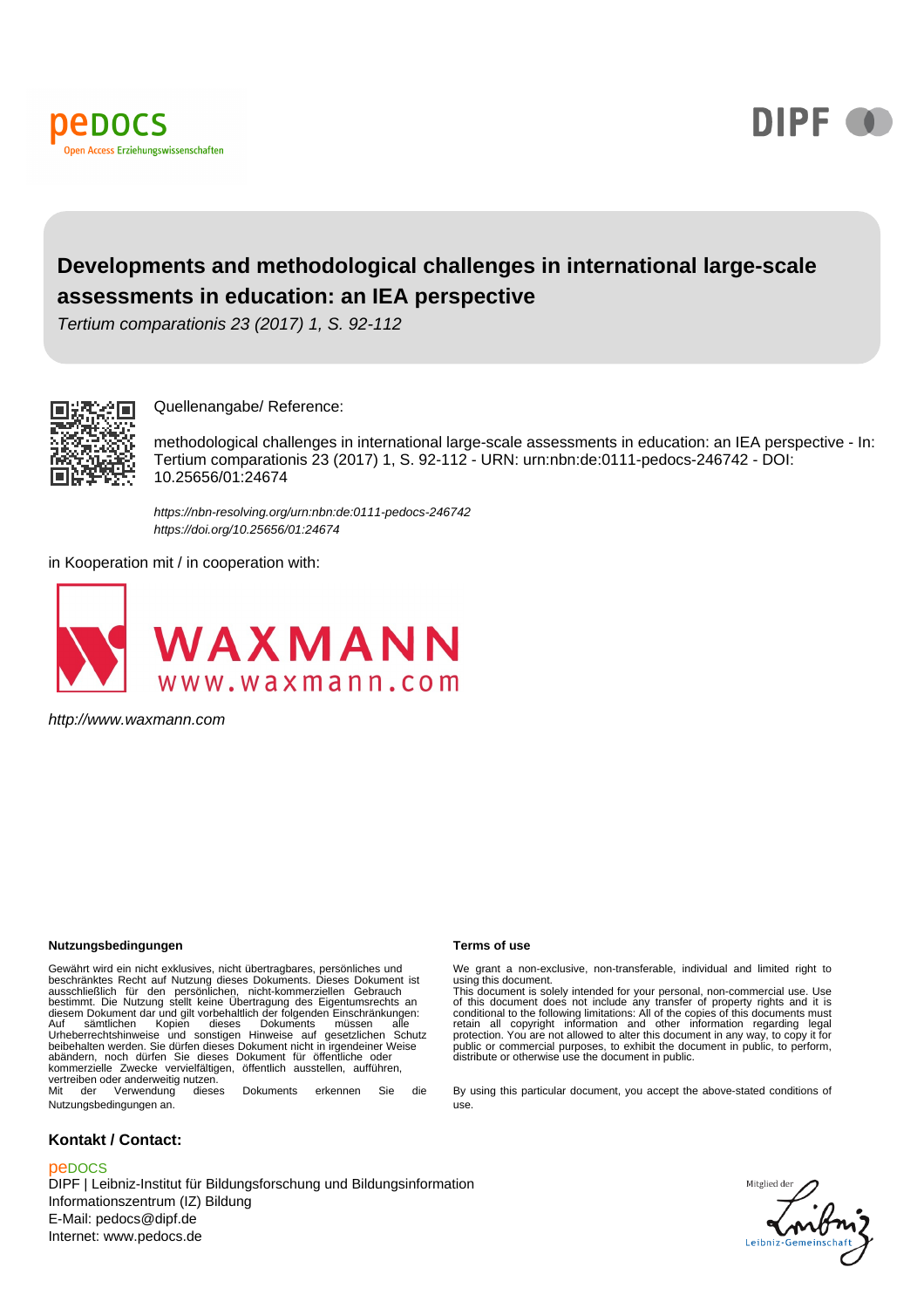

*Tertium Comparationis Journal für International und Interkulturell Vergleichende Erziehungswissenschaft Vol. 23, No.1, pp. 92–112, 2017 Copyright © 2017 Waxmann Verlag GmbH Printed in Germany. All rights reserved*

# Developments and methodological challenges in international large-scale assessments in education: An IEA perspective

*Sabine Meinck, Agnes Stancel-Piątak, Dirk Hastedt & Heiko Sibberns1*

*International Association for the Evaluation of Educational Research (IEA), Hamburg* 

#### *Abstract*

Ongoing societal and technological developments in education and changes in the global debate about education continue to promote the value of international large-scale assessments (ILSAs) in education. ILSAs are expanding their sphere of influence, evolving to cover novel target populations and subject domains. Advances in the methods and technology available to collect, scale, and analyze data present continuous methodological challenges, but also foster rapid developments of the methodological research and respective technology. Most ILSAs in education are now enforcing a transition to computer-based assessment. Recent research has suggested new approaches for addressing nonresponse, novel methods to improve measurement invariance evaluation, and explored innovative methodologies for statistical data analyses. This paper reflects on IEA's extensive experience of ILSA research to identify the most important contemporary challenges, contextualized by historical developments. The authors discuss these developments considering their potentials, drawing conclusions and giving recommendations on best practice.

## 1. Introduction

The history of international large-scale assessments (ILSAs) of educational provision and achievement now spans more than half a century. The first organization to successfully pursue the idea of empirically exploring the approaches that different educational systems take to educational provision was the International Association for Educational Achievement (IEA). The association's founders wanted to build a body of information that would enable countries to learn from different approaches to education in general and the association between those approaches and student

92 *Meinck et al.: International large-scale assessments: An IEA perspective*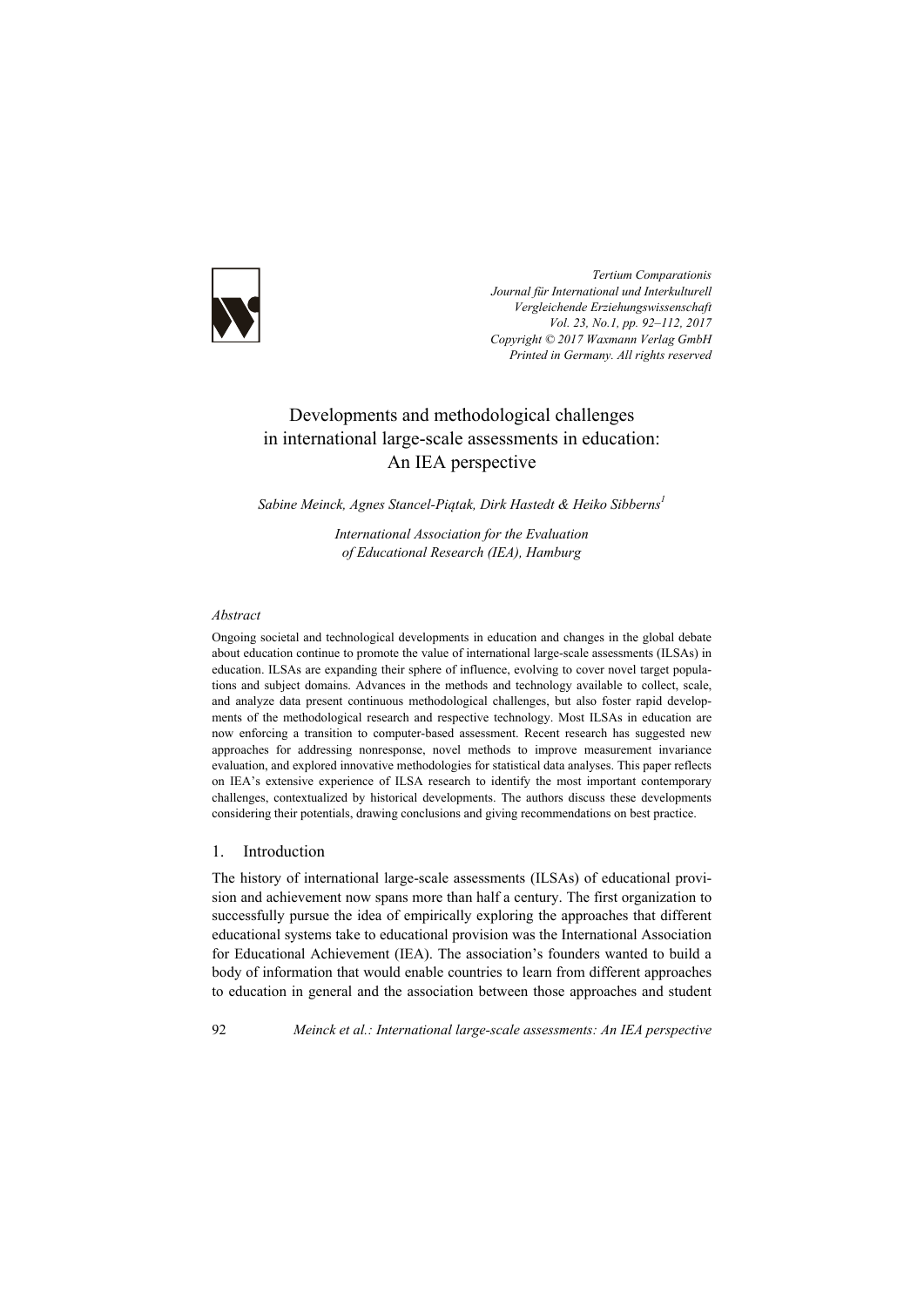achievement in particular (IEA, 2016). The first study that IEA conducted was the *Pilot Twelve-Country Study* 1960 (Foshay, Thorndike, Hotyat, Pidgeon & Walker, 1962). Subsequent early studies included the *First International Mathematics Study* (Husén, 1967; Postlethwaite, 1967) and the *First International Science Study* (Bloom, 1969; Comber & Keeves, 1973). Building on that early work, the IEA has developed state-of-art methodology, procedures, and standards that allow reliable crossnational comparisons of the data collected in the many studies the association has conducted since.

The substantial wealth of experience gained from conducting ILSAs now underpins how this and other forms of educational research are conducted, while the data collected offer substantial empirical information on student learning, teaching methods, and school leadership and management for different educational systems all over the world. ILSAs have thus become an internationally accepted tool for monitoring the efficacy of educational systems. However, ongoing societal and technological developments in education and shifts in global debates about education continue to trigger the need for ILSAs to expand their spheres of influence, especially in terms of covering other target populations and additional subject domains. All of these developments, along with advances in the methods and technology available to collect, scale, and analyze data, present ongoing methodological challenges for the teams of researchers conducting ILSAs in education. This article takes a closer look at a variety of former and current developments and the methodological challenges they present. We also consider emerging and likely future developments and challenges. Our exploration is presented from the standpoint of scholars who represent the IEA and have therefore witnessed and contributed to this dynamic process – some of them for more than 20 years. Because these scholars represent the IEA, the perspective provided is that of the IEA.

## 2. Past and present developments and challenges

2.1 New target populations and domains

When the IEA began developing the field of ILSA research in education in the 1950s and 1960s, it focused primarily on the achievement of students in primary and lower secondary schools, and on just a few subject areas. The association's first study addressed the achievement of primary and lower-secondary school students' achievement in five subject areas: mathematics, reading comprehension, geography, science, and nonverbal ability (Foshay et al., 1962). These subjects were further pursued in later IEA studies, and complemented by other topics such as civic and citizenship education (Oppenheim & Torney, 1974), written composition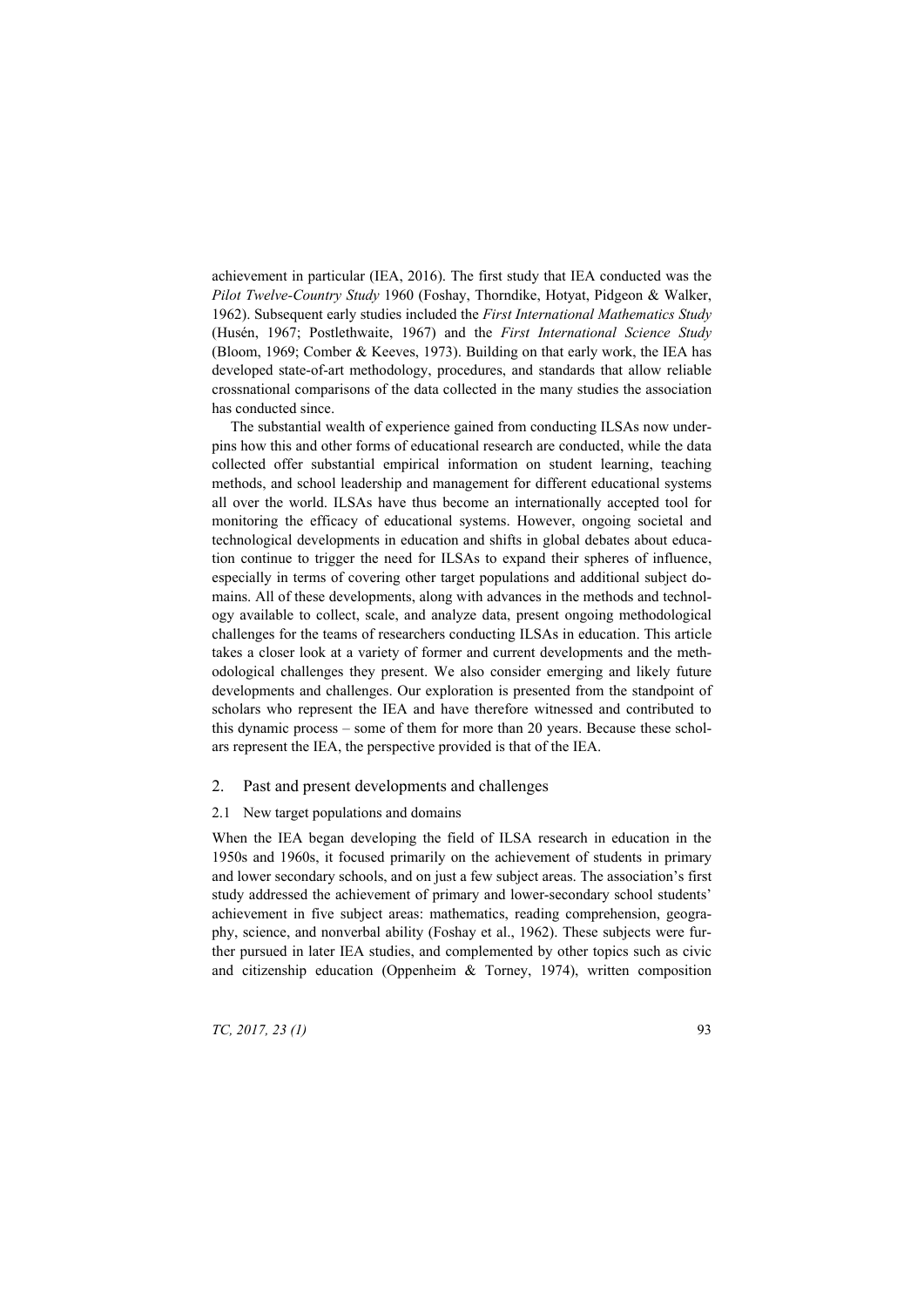(Gorman, Purves & Degenhart, 1988), and the use of computers in education (Pelgrum & Plomp, 1991).

By the mid-1990s, the emphasis in all ILSAs had shifted from covering these diverse areas towards measuring the basic domains of reading, numeracy, and science, steered by the weight placed on accountability and evidence-based education policies. This shift could be seen not only in the emphasis placed on the results of ILSAs but also in the development of national monitoring systems. As the World Bank (n.d.) observed:

A growing number of governments in the developing world are trying to improve their performance so they can operate more efficiently and provide better services to citizens. To do so, they are creating national or sub-national monitoring and evaluation systems that help them measure and understand how well public programs do. Such systems form the backbone of evidence-based public policy.

In more recent years, ILSA data have also been analyzed in terms of how investment in human capital plays out in countries' productivity and wealth (Rizvi  $\&$ Lingard, 2010).

Today, IEA's target populations and domains of study are becoming increasingly diverse as more and more education systems recognize that education neither starts before nor finishes after compulsory education, but continues on throughout people's lifetimes and thus encompasses areas of learning and competencies beyond those traditionally taught in schools. This recognition is reflected in Goal 4 of the United Nations (UN) declaration on sustainable development goals: "Ensure inclusive and equitable quality education and promote lifelong learning opportunities for all" (United Nations, 2015, p. 12). Accordingly, the IEA and other agencies, such as the OECD, presently carrying out ILSAs in education are beginning to target pre- and post-compulsory education and are experiencing new challenges with respect to assessment methods, content, and procedures as a consequence. Two examples of these newly investigated areas of educational provision are early childhood education and vocational and technical education (VET).

Early childhood education has become a focus of educational research in many countries as researchers, educators and policymakers increasingly recognize that some of the foundations of inequitable student achievement in primary education are already established as differences in children's abilities and development before they begin school (see, for example, Hart & Risley, 2003). Three recent ILSAs centered on early childhood education are the IEA's *Early Childhood Education Study* (ECES; Bertram & Pascal, 2016), the OECD's *Teaching and Learning International Survey* (TALIS) *Starting Strong Survey* (http://www.iea.nl/oecd-talis-startingstrong-survey), conducted by the IEA and Rand Europe, and the OECD's *International Early Learning and Child Well-being Study* (IELS; http://www.oecd.org/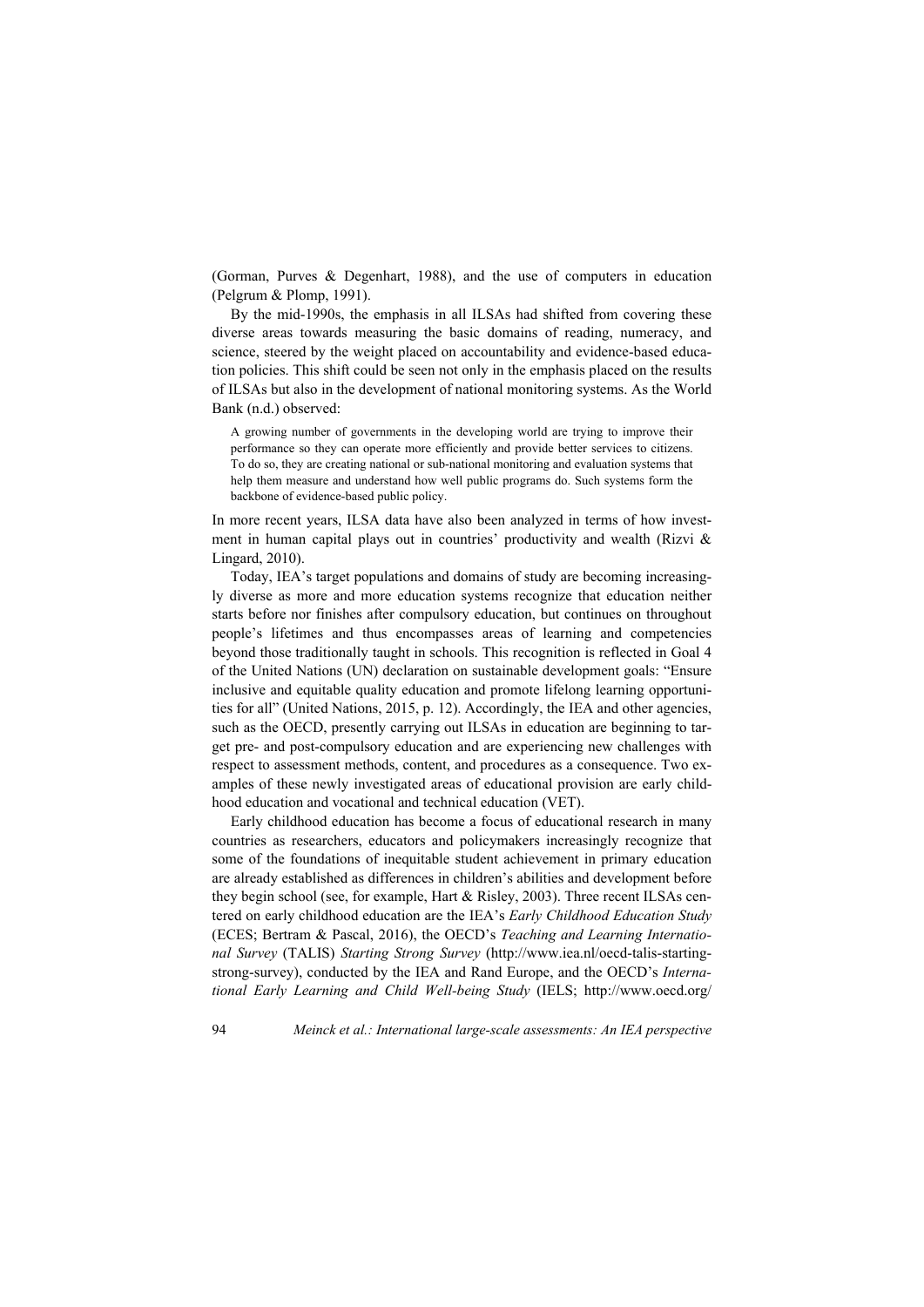edu/school/international-early-learning-and-child-well-being-study.htm), conducted by the IEA and the Australian Council for Educational Research (ACER). Conducting large-scale crossnational research into early childhood education is more complex than researching primary and secondary education not only because the structures of the early childhood sector are more diverse within and between countries and the responsibilities for it are less clear within countries but also because the sector is currently undergoing changes and reforms in many countries (Bertram & Pascal, 2016).

Vocational education and training (VET) programs, which students generally enter at the end of their lower secondary schooling, have become an area of greater interest in those countries that have experienced mismatches between educational outcomes and workforce needs (OECD, 2013, p. 24). Countries interested in reforming their VET education are eager to learn from other countries' experiences, and recourse to international comparative data would provide them with a useful starting point (European Commission, 2012; Gill, Fluitman & Dar, 2000). However, the international comparability of this sector is limited due to differences in the structure of VET programs and in the allocation of responsibility for provision. Additional challenges in evaluating VET arise when the private sector also offers education in this area and when the pathways into VET are diverse both across and within countries. VET provision can therefore be dynamic, with changes taking place continuously. This scenario makes it difficult for researchers to establish the baseline data from which they can compare subsequently collected data.

Recognition that the employability of people depends on competencies additional to those of literacy, numeracy, and science has led to policymakers and researchers stressing the important role of education in inculcating social skills (such as the ability to cooperate with other people) for employability (OECD, 2015; Association of Graduate Recruiters, 2017) and for living in a peaceful, sustainable world (UNESCO, 2014). Abilities to work in a team, access new media, use information and communication technologies (ICT), and master foreign languages are a few of the other attributes deemed important in the workplace. However, an increasing number of stakeholders stress that education needs to go further than simply preparing students for the labor market (UNESCO, 2007). There is also the need for education to prepare people for civic participation in today's globalized world, as expressed in Target 4.7 of the UN's fourth sustainable development goal:

By 2030, ensure that all learners acquire the knowledge and skills needed to promote sustainable development, including, among others, through education for sustainable development and sustainable lifestyles, human rights, gender equality, promotion of a culture of peace and non-violence, global citizenship and appreciation of cultural diversity and of culture's contribution to sustainable development (United Nations, 2015, p. 15).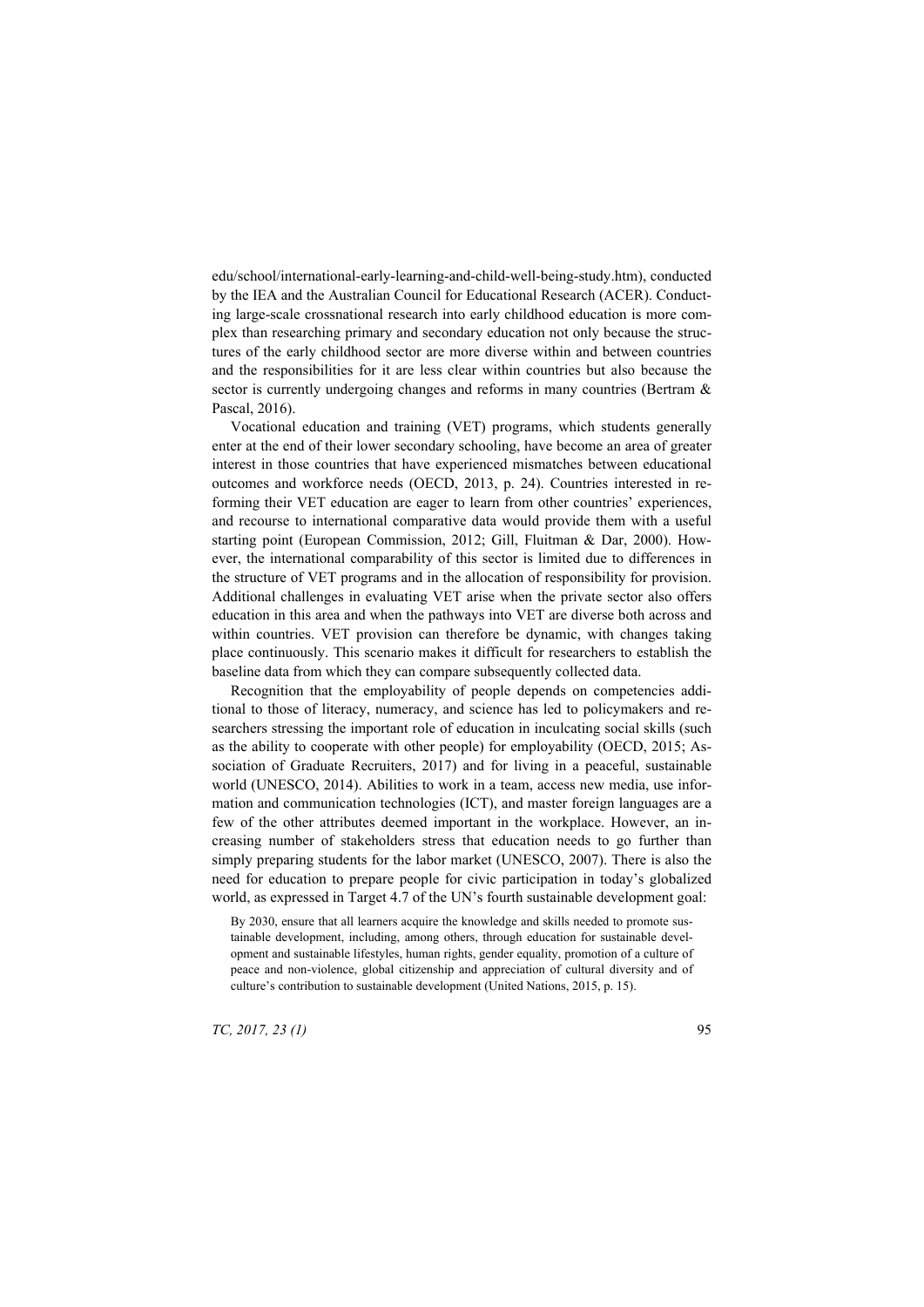Over the last two decades, global challenges have posed implications for civic and citizenship education in many countries. Migration has become a pressing political issue, as political and religious persecution and suppression as well as environmental conditions and climate change contribute to burgeoning numbers of refugees. The impact of the global financial crisis of 2007/2008 and the subsequent recession stressed the importance of social cohesion and political stability (Chossudovsky & Marshall, 2010; Grant & Wilson, 2012; Shahin, Woodward & Terzis, 2012) and changed how citizenship is envisioned (Kennedy, 2012), while the rise of ICT and social media is increasingly dominating civic participation. These developments are directing civic and citizenship education perspectives beyond country boundaries and the immediate future towards those of global citizenship education and education for sustainable development (Schulz, Fraillon, Ainley, Losito & Kerr, 2008; UNESCO, 2013, 2015). For the IEA, this global perspective means that the dimensions it measured in its *International Civics and Citizenship Study* (ICCS; http://iccs.iea.nl/) assessments of 2009 and 2016 (with these based on earlier projects conducted in 1971 and 1999) need to be extended. This work will need to identify these competencies and, more importantly, develop assessment items that provide valid and reliable crossnational measures of them. Also, because the IEA's work on civics and citizenship is currently the only established international metric, researchers developing a framework to measure global citizenship competencies will need to rely largely on the IEA's ICCS frameworks.

As countries express greater interest in learning how other countries are providing education in subjects and learning domains additional to those covered in the ILSAs conducted to date, it is likely that these spheres of learning will become part of the ILSA agenda. Singapore, for example, now sends observers to Hungary to learn about their physical education (http://english.tf.hu/tag/forum/). Art and music education, as well as the stronger focus on foreign language learning worldwide, have emerged as topics of crossnational research and discussion, as has geography. Although geography includes natural science content already covered in the IEA's *Trends in Mathematics and Science Study* (TIMSS; http://timssandpirls.bc.edu/), its content is also rooted in the social sciences. These subjects and domains are just some of the others expected to become a focus of future assessment. While those developing ILSAs in these areas will be able to call on the wealth of the ILSA experience developed so far, they will still face methodological challenges peculiar to each discipline.

Another challenge for research teams conducting ILSAs is the increased diversity of participating countries. While mostly high-income countries took part in the earlier assessments, middle- and even low-income countries are now interested in the benefits of ILSA participation (see, for example, the latest TIMSS report;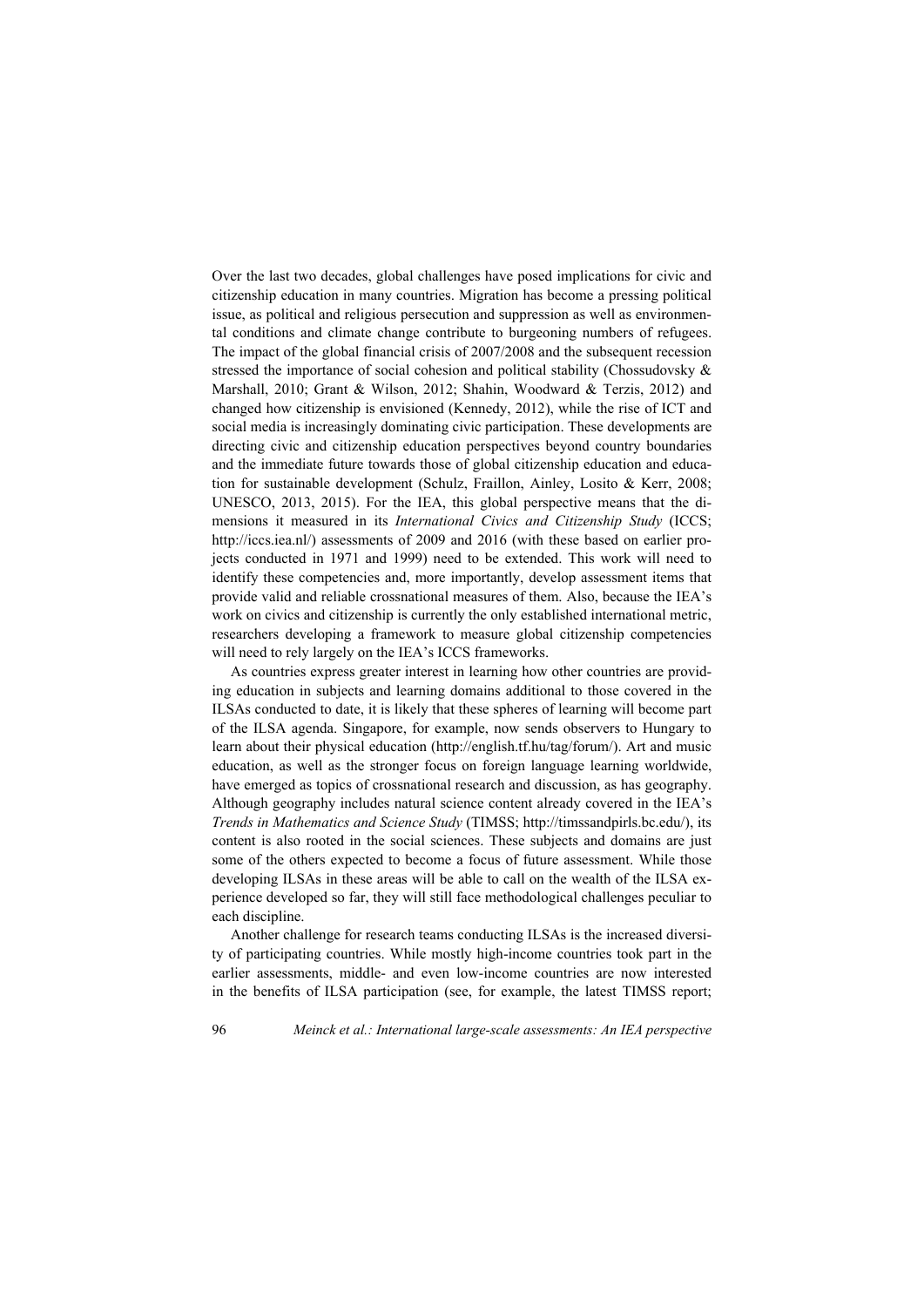Mullis, Martin, Foy  $\&$  Hooper, 2016). The inclusion of these countries increases the diversity of participants in terms of student abilities, a situation that poses challenges for the established measurement capacities of the studies. The IEA first addressed these challenges during the 2011 cycles of TIMSS and PIRLS (the *Progress in Reading and Literacy Study*; http://timssandpirls.bc.edu/) by developing a set of assessment instruments designed specifically to measure student ability at the lower ranges; data collected using these instruments will be translated into the metric of the regular achievement scales in future cycles. Furthermore, the IEA is currently developing a new ILSA, the *Literacy and Numeracy Assessment* (LaNA; www.iea.nl/lana), which is designed to assess basic literacy and numeracy skills and is intended primarily for use in developing education systems. Each system that participates in this study will have opportunity not only to access internationally comparable results (i.e., benchmarking against the established TIMSS and PIRLS achievement scales), thus allowing it to identify the strengths and weaknesses of its educational provision, but also to reap the benefits of capacity building and development of an infrastructure for quantitative research projects. Participation may also provide the foundations of a national education monitoring system, as has happened in many of the countries that have participated in ILSAs.

#### 2.2 The transition from paper-based to computer-based assessment (CBA)

For decades, ILSAs were conducted mostly as paper and pencil tests, where students (or other propositi) received printed survey materials and completed it using a pencil. This situation restricted item formats to multiple-choice questions, short answers, and constructed-response items. It also meant that process information on task completion could not be collected, and that the strategies students used to solve the test or how long it took them to work on particular items remained unknown. National assessment programs, in particular tests conducted in a controlled digital environment (such as, for example, standardized language tests), were first used in the 1990s, but the international assessments continued to be delivered as paper questionnaires. With the advent of personal computers, datacollection procedures began to change and remove the limitations of the paper and pencil method.

Wordprocessing software and desktop publishing programs were among the first computer programs used to expedite ILSAs, starting with the IEA *Reading Literacy Study* conducted in the early 1990s (Lundberg & Linnakylä, 1993). The IEA provided the countries participating in this study with templates of the assessment instruments, a practice which guaranteed that test instruments followed exactly the same layout in each country and represented an important step toward standardized assessment procedures. Clear specification of the type of computer and program in

*TC, 2017, 23 (1)* 97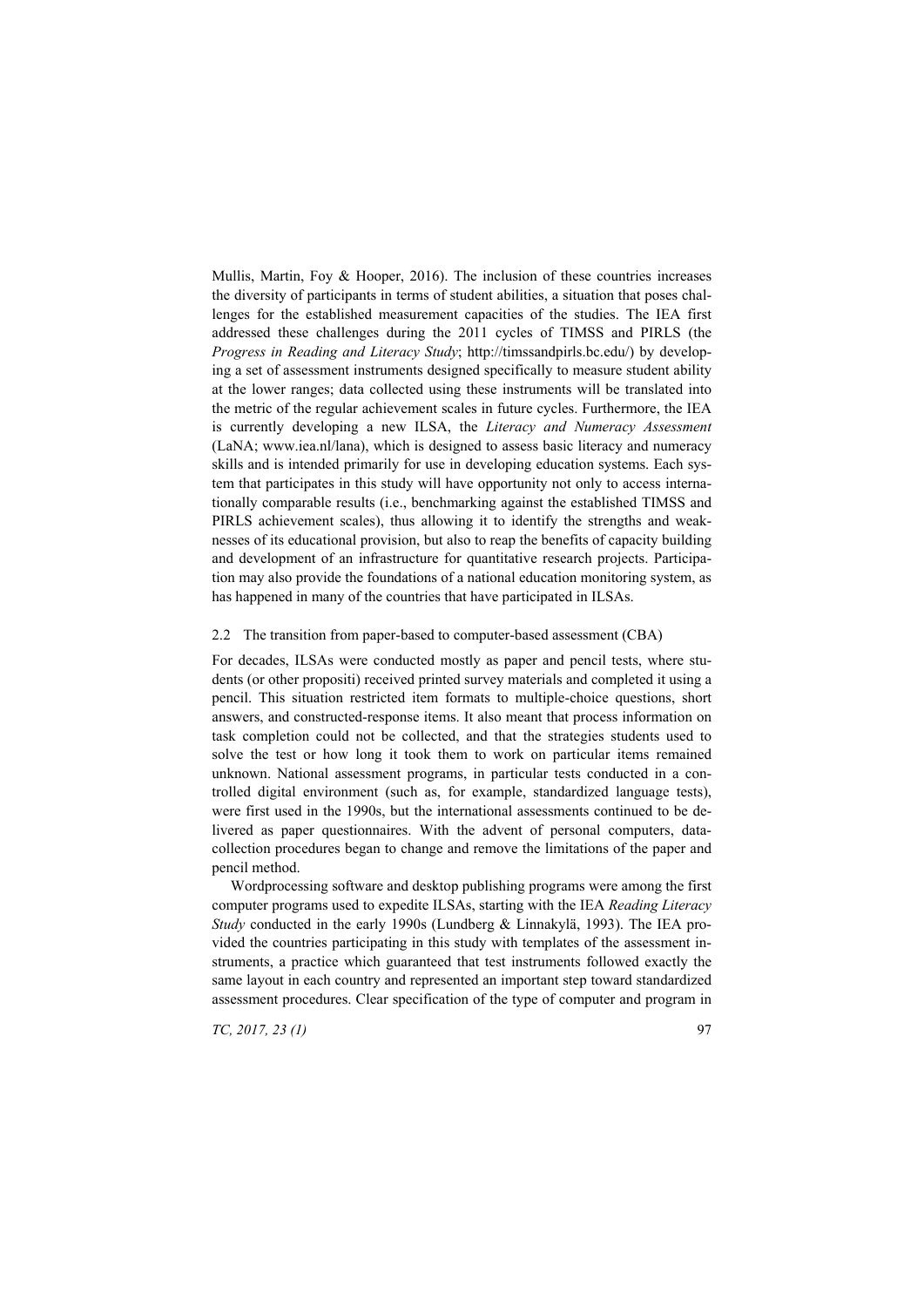use – an essential aspect of successful implementation – required a new set of manuals summarizing the technical requirements for participating countries.

The development of data-entry programs swiftly followed, and included the *Data Entry Manager* (DEM), which the IEA developed specifically for its Reading Literacy Study. The DEM not only allowed data to be entered while minimizing various sources of error but also allowed metadata such as variable names, labels, valid ranges, and response category labels to be defined prior to the data-entry process. The use of defined valid ranges meant that entries could easily be verified during the data-capture process, thereby prohibiting the entry of invalid or out-ofrange data. Indicators showing column shifts during data entry were established, as were procedures for controlling consistency in the ID system. Export functions and input scripts used the defined metadata information to accommodate a smooth data transfer to standard statistical analysis software. Before 1990, these programs were available only on mainframe computers; subsequently, they could be delivered by personal computer, thus making them instantly usable.

The next development involved programs that supported the within-school sampling process. The first such program developed by IEA was its Within School Sampling Software, used for TIMSS 1995 (Martin & Kelly, 1996). It allowed controlled allocation of different test booklets. It also allowed labels containing ID information to be generated and then attached to the printed test booklet, thus ensuring different respondents were correctly linked (such as teachers with their students) during data collection and also later during data processing. After respondents completed the assessment, the programs were used to track and record the participation status of sampled units and individuals. These programs marked a huge advance in terms of avoiding errors in within-school sampling. They also provided automatic tracking of selection probabilities, which expedited consistency checks between data collected before and during assessment administration.

Fully computerized assessment became possible with the development of tools for digital data collection. At the IEA, this advance proceeded in two steps. First, digital data-collection systems were developed for collecting questionnaire data, the IEA's *Teacher Education and Development Study* (TEDS-M) being the first ILSA to implement this approach. IEA's Online Survey System benchmarked this development, using the internet to transfer respondent data to the study center. The next step was the development of digital assessment systems. The *International Computer and Information Literacy Study* (ICILS; http://www.iea.nl/icils), the IEA's first fully computer-based assessment (CBA), collected both assessment and questionnaire data electronically. This development was quickly followed by an electronic add-on to PIRLS, the ePIRLS assessment of online reading, which completed its data collection in 2016. The OECD's *Programme for International Stu-*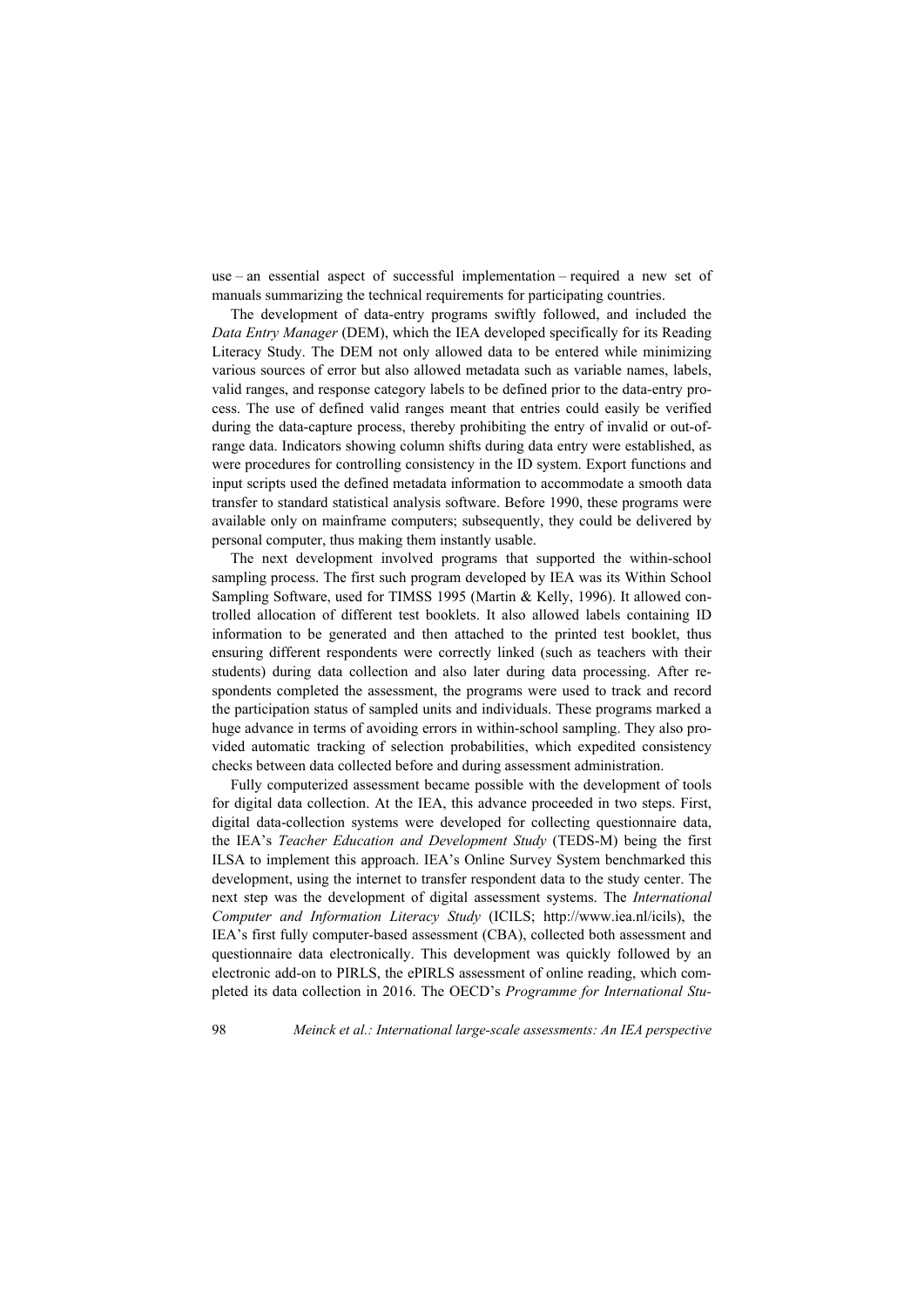*dent Assessment* (PISA) moved completely to CBA mode in 2015. The IEA intends to transfer TIMSS to an electronic format in upcoming cycles, while maintaining a paper and pencil option for all education systems where this transition may be challenging in the short term. However, the transition to computerized assessment offers various advantages, such as the opportunity to deliver more complex problemsolving and inquiry tasks, avoid data-entry errors, and reduce the costs that data collection, entry, and scoring incur.

Despite the clear advantages of CBA, computer-assisted data collection has been slow to develop. Aside from the content-related debate concerning the effect of CBA on the measurement of other domains (e.g., McDonald, 2002; Mojarrad, Hemmati, Gohar & Sadeghi, 2013; Sangmeister, 2017), several technical challenges have delayed the development of suitable systems. One constraint concerns translation of the instruments into the languages used in participating countries. Controlled translation and translation verification is vital for ensuring crossnational comparability of ILSA results. The exact meaning of words and phrases needs to be retained in the translation process in order to preserve the difficulty level of the items or the content of questionnaires. Moreover, questionnaire items or answering options sometimes need to be adapted to cultural contexts, or additional items need to be added in order to address specific national research questions. All of these adjustments need to be documented properly in order to make this information available at the data-analysis stage because it is relatively costly to transfer this validation process into an electronic system. During the early days of ILSA, the teams developing the instruments compared paper versions of the original and translated instruments. Later, they were able to track the translation process via a database, but they still had to do a significant amount of manual work. The IEA is now working on a sophisticated and fully computerized system for translation and verification. The advantages of this software will be a seamless process where information, exclusively in electronic formats, is distributed among translators, verifiers, and research coordinators, each of whom will have clearly defined roles. This system will replicate the traditional translation and translation-verification process, but in a digital environment.

The most prominent technical obstacle to computer-based testing in schools is the local availability of computers. If computers are not available, national study centres need to bring laptops (or other devices) to school to conduct the assessment, incurring high costs and demanding logistical procedures. While using schoolowned available equipment makes creating a CBA system for a controlled digital environment a fairly straightforward exercise, the digital devices available in schools tend to be extremely heterogeneous, even within countries. They are also subject to security measures defined at the ministry or school level that cannot be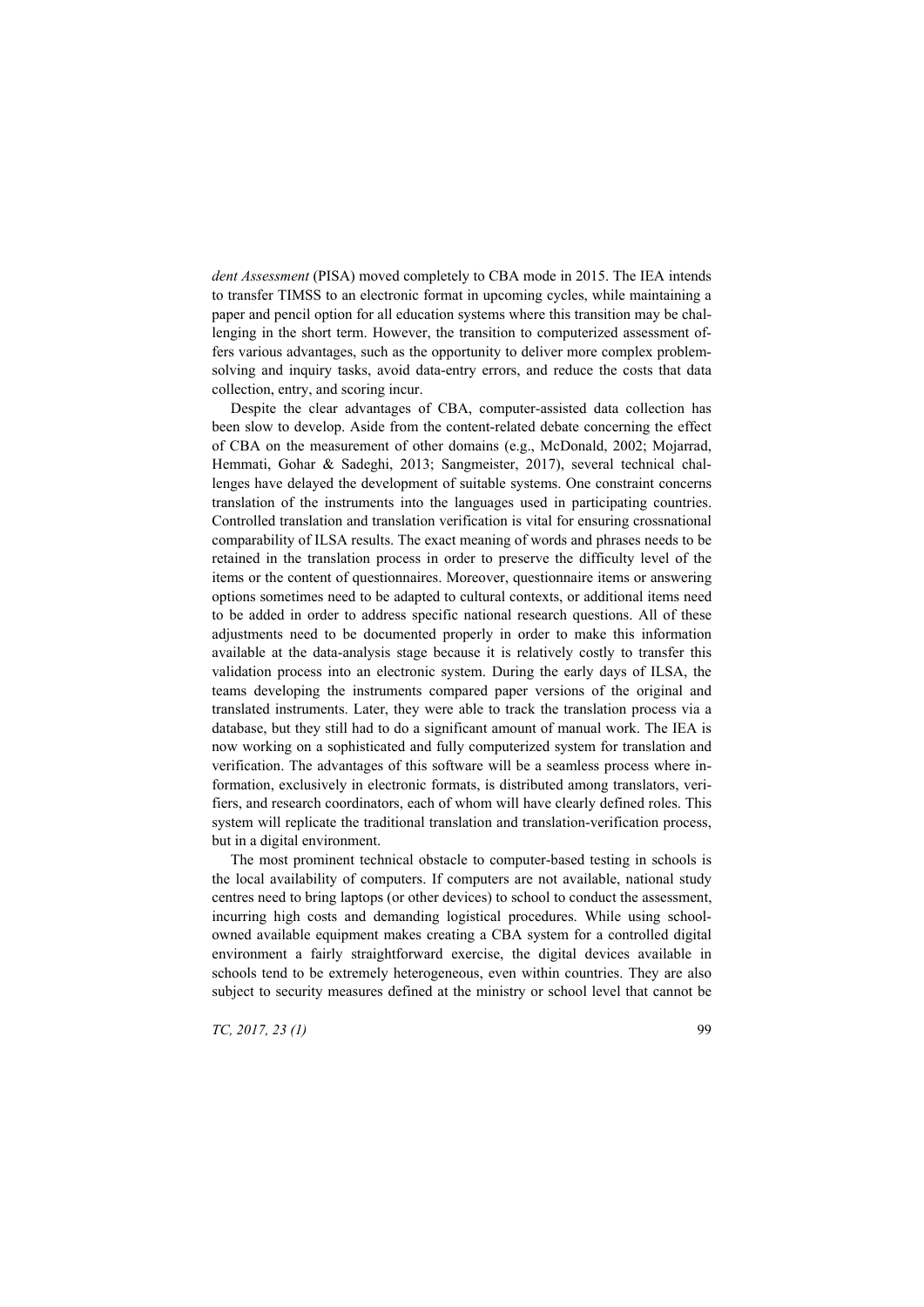overcome by externally defined software. Various types of operating systems and usage restrictions are in place, and for the newer ILSA studies/study cycles, study administration may need to support not only personal computers or laptops but also tablet devices. To overcome this obstacle, diagnostic programs need to be written to check computers in schools prior to testing. These programs evaluate available disk space, processor speed, working memory, processor type, and screen resolution; they also compare the device's settings against the minimum requirements for the test.

To date, internet-based administration of assessment has yet to be implemented in ILSA, even though survey data collection and upload of assessment materials using the internet is already very common. This possibility will undoubtedly be further explored in the future. At the moment, variations in bandwidth and unease about security measures within participating countries, as well as concerns related to the unauthorized spread of secure test materials, have hindered this development.

We are confident, nonetheless, that CBA is the future of ILSA, with the advantages over paper and pencil assessments being avoidance of cost-intensive printing of assessment materials, immediate availability of data, the development of electronically enhanced item materials, and easier implementation of adaptive testing. Para-data that records the process of test completion at the individual level along with additional criteria (such as response times and behaviors) can provide a deeper understanding of the underlying processes taking place when individuals respond to a question or solve a problem in a test (Goldhammer & Kroehne, 2014; Goldhammer, Naumann & Greiff, 2015). It is likely that recording response patterns (such as speed of response, deletions, repetitions, and changes to the original response), and combining these data with the number of correct responses in order to provide a more informative overall picture of student assessment, will become common practice in LSAs, whether conducted at national or international level.

We caution, however, that the option to use printed materials will still be needed in the future if electronic data collection risks losing participants (whether single respondents or entire groups) and thereby brings in response bias. This issue will probably be most evident when developing countries join a study. Also, costs may constrain the extent to which ILSAs can use digital technologies for data collection and analysis. Careful consideration of possible constraints and challenges is therefore needed in order to judge the feasibility of computer-based ILSA.

2.3 Increasing unit non-participation in large-scale assessments: Impact, consequences, and solutions

The number of studies conducted in education has grown considerably over the last decade. This growth applies to national and international LSAs, as well as to small-

100 *Meinck et al.: International large-scale assessments: An IEA perspective*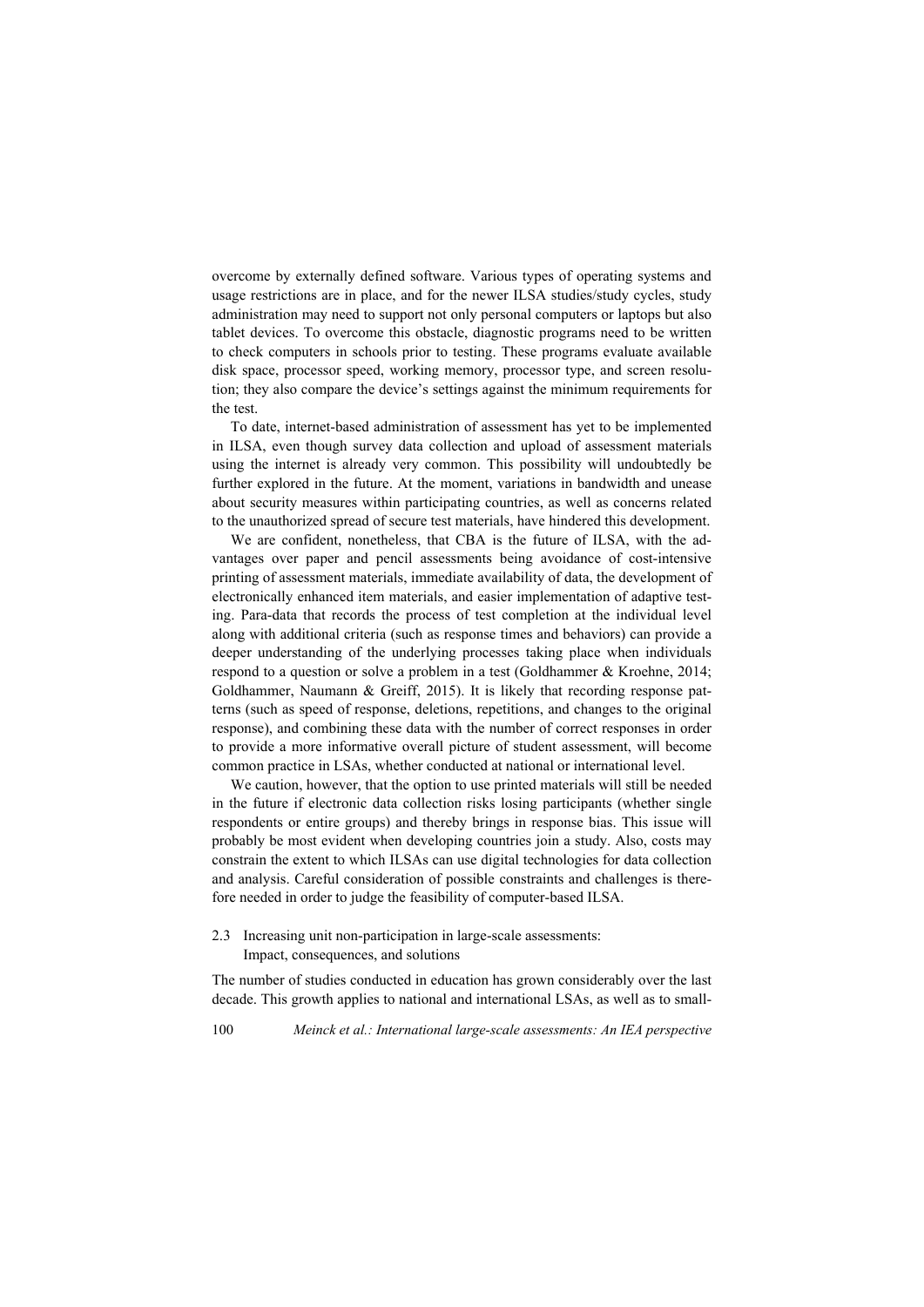er studies in the educational sector (Kuger, Klieme, Jude & Kaplan, 2016). However, the willingness of schools, students, parents, and teachers to participate in these studies has decreased over the same period. Meinck, Cortes, and Tieck (2017) analyzed the scope of nonresponse in IEA studies over the last decade and found that achieving high participation rates was challenging, especially when adults were targeted; many countries failed to meet the required minimum standards for participation in the studies. Stakeholders identified two major reasons when asked to explain this development. First, schools, school teachers, and parents said they were being 'over-surveyed' (the general perception was that they and their students were being asked to participate in a study too often, with insufficient benefit derived from the time and effort of participation). Second, they expressed criticism of ILSAs and/or other studies in education. Their reasons for this attitude included data-security concerns and ignorance or skepticism about the value, goals, and impact of the studies. Other factors yet to be identified may underlie lack of willingness to participate in studies.

Well-motivated participants result, of course, in high participation rates and reliable response data, both of paramount importance for the quality and validity of the collected data (Armstrong & Overton, 1977; Deming, 1990; Little & Rubin, 1987). Data collection and sampling procedures implemented in ILSA therefore have to fulfill high-quality standards (Gregory & Martin, 2001; OECD, 2014a). Probabilistic random samples are selected before data collection to ensure that study respondents are representative of the populations from which they are drawn, and high participation-rate thresholds are determined to ensure approximate unbiasedness of the results, thereby allowing valid recommendations for policy and practice to be derived from the study results.

In essence, these standards acknowledge the challenges associated with nonparticipation: the high risk of bias when non-participation is substantial, and – at the same time – non-respondents deviating systematically from respondents with respect to the variables of interest. Because ILSAs have little or no information about the non-respondents at hand, a comprehensive quantification of bias due to non-participation is impossible. As an illustration of the significance of this concern, imagine a situation where, for example, the 20 % of lowest achievers in a given population do not participate in an assessment. In this instance, the average achievement, estimated on the basis of this (biased) sample, would increase considerably. If those reporting these results extrapolated them out to the full population from which the original sample was drawn, the conclusions offered would not be correct and the comparisons made would not be valid.

Participation fatigue and its resultant nonresponse bias have received increasing attention in recent years. The IEA staff and subcontractors<sup>2</sup> involved in conducting

*TC, 2017, 23 (1)* 101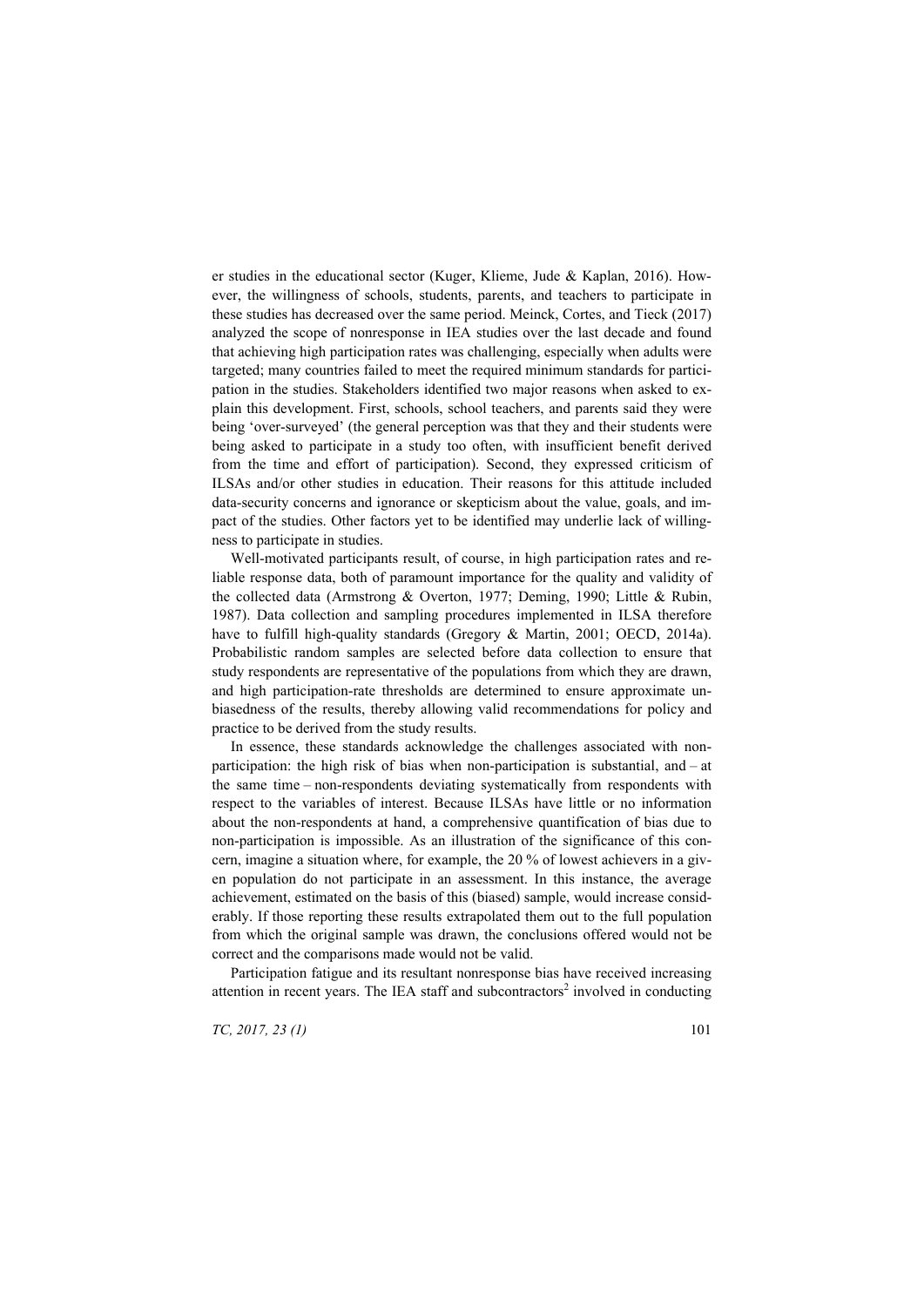the ICCS and ICILS assessments set up workshops for the studies' national research coordinators (NRCs). During these events, international study coordinators and the NRCs exchanged their ideas and experiences on how to increase participation rates. Some NRCs pointed out that the participation issue is often subject to public debate in their respective countries. Fortunately, the experience IEA has gained from conducting ILSAs over many years has revealed several promising ways to enhance participation rates and evaluate the risk of non-participation bias.

- Promote the study, taking care to inform all stakeholders and participants ade*quately:* Participation rates improve if all interested parties are informed in a timely manner about the important aspects of the study.<sup>3</sup> Depending on the audience, aspects such as the aim, value, and significance of the study, the survey operation procedures and timelines, and the measures used to ensure anonymity and data security may be communicated. This information needs to be appropriately tailored for the different audiences (for example, careful selection of illustrations and language). Gaining support from important stakeholders in the field, for example teacher unions, ministries of education, and renowned experts, is also important. Participants should have the opportunity to directly contact their national study center if they have any questions. A good relationship needs to be built between study center staff and the targeted individuals. Recruitment staff should acknowledge they place a burden on participants, and reward their support (even if only orally).
- x *Minimize sample overlap between different assessments:* Good coordination across the teams involved in school sampling for each study can help to avoid selecting schools for more than one study. Usually, samples are selected not by experts from within countries but by experts appointed at the international level. Today, the three big players in ILSA sampling – Westat, Statistics Canada, and the IEA – are increasingly cooperating closely in order to control for sample overlap across the different large-scale assessments. The respective approaches are introduced to participating countries, and are often offered by default. If participating countries request overlap control, the sampling teams will accommodate the request as long as their doing so retains sound sampling methodology. Overlap control is also being employed at the national level. Germany and the United States, for example, have controls in place to avoid sample overlap between national assessments and ILSAs.
- *Keep the burden for participants as low as possible:* Efforts to prepare the data collection within, for example, schools should be dealt with as much as possible by the study center, instead of burdening school staff with this work. Support can be offered for filling listing forms and for scheduling and conducting the as-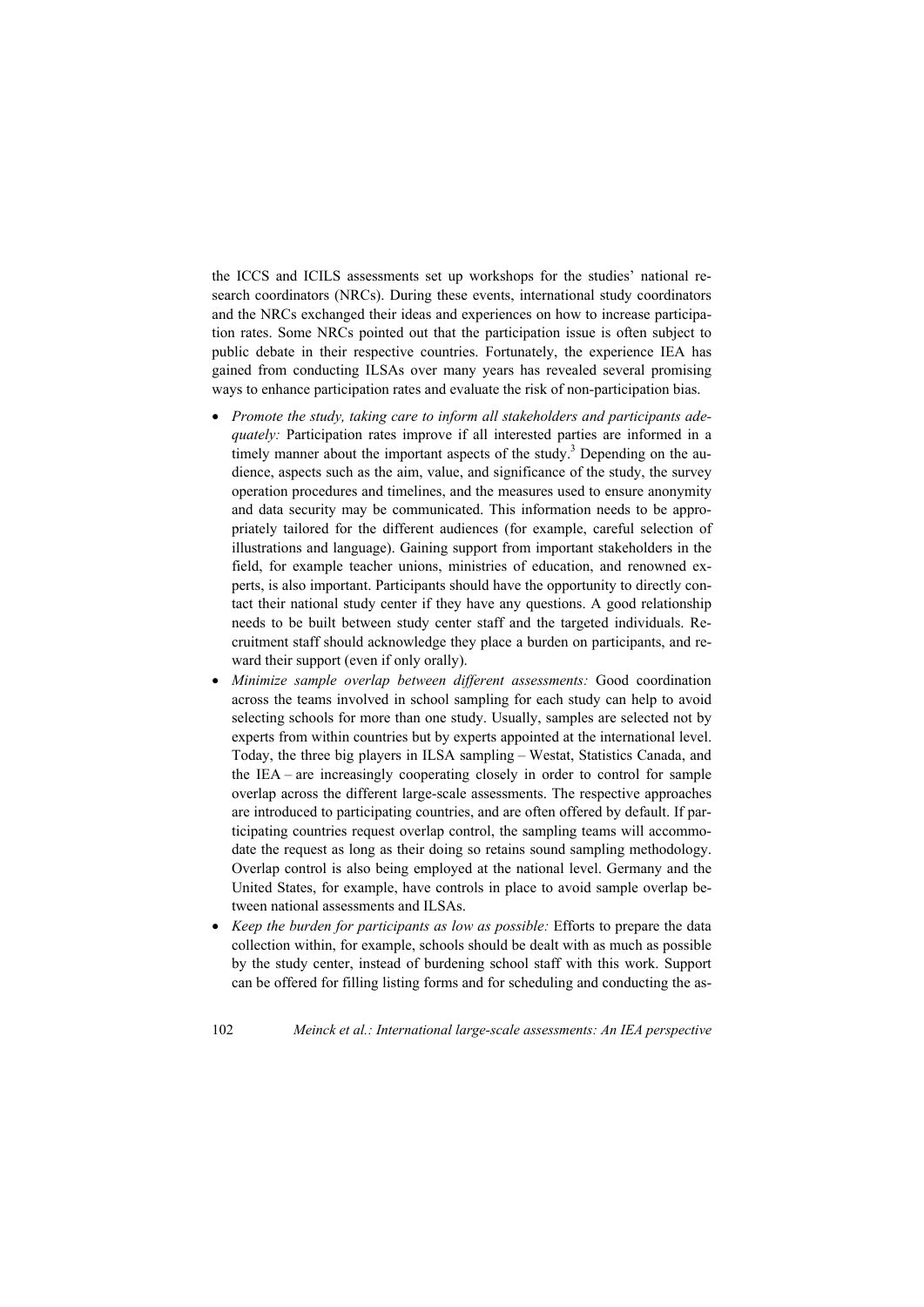sessment. During instrument development, assessment and questionnaire experts should carefully balance research interests against feasibility concerns. While researchers may wish to include a broad variety of questions into the instruments so as to cover a wide range of domains, questionnaires must not exceed reasonable lengths. If they are too long, respondents may be unwilling or unable to complete them. The same concern applies to assessments. Rotated or adaptive designs make it possible to cover broad domains while keeping the testing/survey time at a minimum. Engaging materials can be used to retain participants' attention, while digital environments may allow enhanced item and questionnaire formats. Translated materials can be made available to respondents who are not familiar with the official language (for example, those with parents from immigrant backgrounds), as this will help avoid minority-group response bias.

- *Reward participation:* Participation in a study naturally involves effort from the participants. Rewarding this effort can help to increase participation rates. What does or does not work as an incentive varies substantially across countries. Habits, culture, and laws have to be considered when determining the rewards for participation. Examples of successful incentives include, amongst others, handing out small presents, donating money or sponsoring events at schools, paying (adult) participants, letting respondents participate in a lottery, and providing educational development courses.
- x *Give feedback on study results:* Relevant feedback on study results can also be an important participation incentive for schools. For this reason, many countries provide various ways of providing feedback particular to a school or a group of schools (Gandal & McGiffert, 2003; Gray, 2002; Rolff, 2002; von der Gathen, 2011). However, the national study centers conducting each ILSA rarely actively support this incentive method. The reasons why include the following. First, ILSA study designs are generally unsuitable for the derivation of individual or small group estimators, but are instead optimized for evaluations at the system level (Mirazchiyski, 2013). Second, substantive changes in the design of the study would be needed to overcome this obstacle. Third, tightly clocked process sequences and strict regulations with respect to the confidentiality of the data, especially prior to publication, impede the incorporation of feedback systems (Meinck, 2016). However, feedback to schools can be a suitable method of enhancing participation if the feedback respects the limits imposed by study designs. Feedback should be framed in a way that brings out the implications of the core study findings for the daily work of practitioners and principals, and it can take several forms, ranging from paper reports and professional development courses to conferences tailored to the appropriate audience.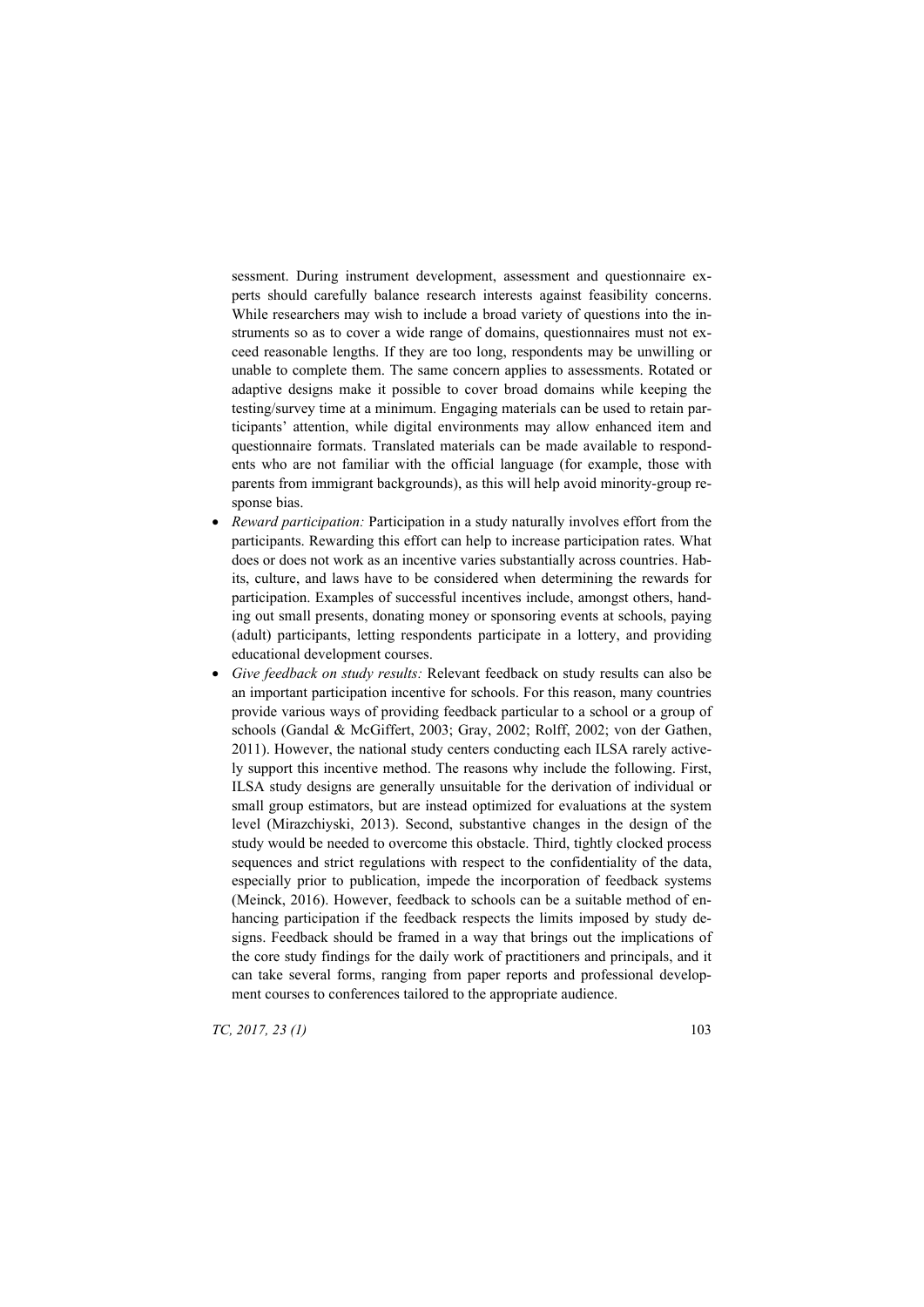x *Consider (new) approaches to analyzing non-participation bias risks:* At present, standard procedures for evaluating this risk in ILSAs have yet to be developed. Instead, nonresponse adjustments are conducted under the assumption of non-informative response models within sampling strata (for an overview, see, for example, Martin & Mullis, 2012; Meinck, 2015; Meinck & Cortes, 2015). According to Meinck et al. (2017), only three large international comparative surveys in education currently conduct systematic nonresponse bias analysis in an effort to evaluate the risk of bias due to poor participation. They are the OECD's *Programme for the International Assessment of Adult Competencies* (PIAAC; http://www.oecd.org/skills/piaac/) (Mohadjer, Krenzke & Van de Kerckhove, 2013), the OECD's *Teaching and Learning International Survey* (TALIS; https://www.oecd.org/edu/school/talis.htm) (OECD, 2014c), and the IEA's *International Civic and Citizenship Study* (ICCS; Meinck & Cortes, 2015). However, Meinck and her colleagues consider the scope and validity of these analyses relatively limited, and therefore propose (Meinck et al., 2017) use of a 'school nonresponse questionnaire' (a shortened school questionnaire), designed to inform the nonresponse adjustments. This approach has yet to be trialed. Further research on similar methodological approaches is also needed to expand the methodological toolbox for addressing the issues associated with nonresponse.

## 3. New possibilities and challenges for large-scale data analysis

During the last two decades, ongoing developments in ICT have been continually enhancing the possibilities for data mining in the fields of econometrics, sociology, psychology, market research, astronomy, oceanography, and engineering (Halevi & Moed, 2012). Within the field of educational ILSA, the evolution of ICT has revolutionized data-collection (with e-assessments gradually replacing paper and pencil tests), data-analysis and data-validation techniques and so enhanced the possibilities for including a growing number of participants (whether individuals or groups/countries) in these large-scale international studies. Today, the global education research community has available to them not only 60 years of ILSA data, but also tools for analyzing this empirical information that have been enhanced, particularly within the last 20 years, by the developments in ICT and through effort to align the surveys across studies and across study cycles (for example, PIRLS and TIMSS).

These large data sets are providing more information (more items) about a larger number of subjects than ever before, while ICT developments are enabling greater accessibility to that information. User-friendly data-analysis software now allows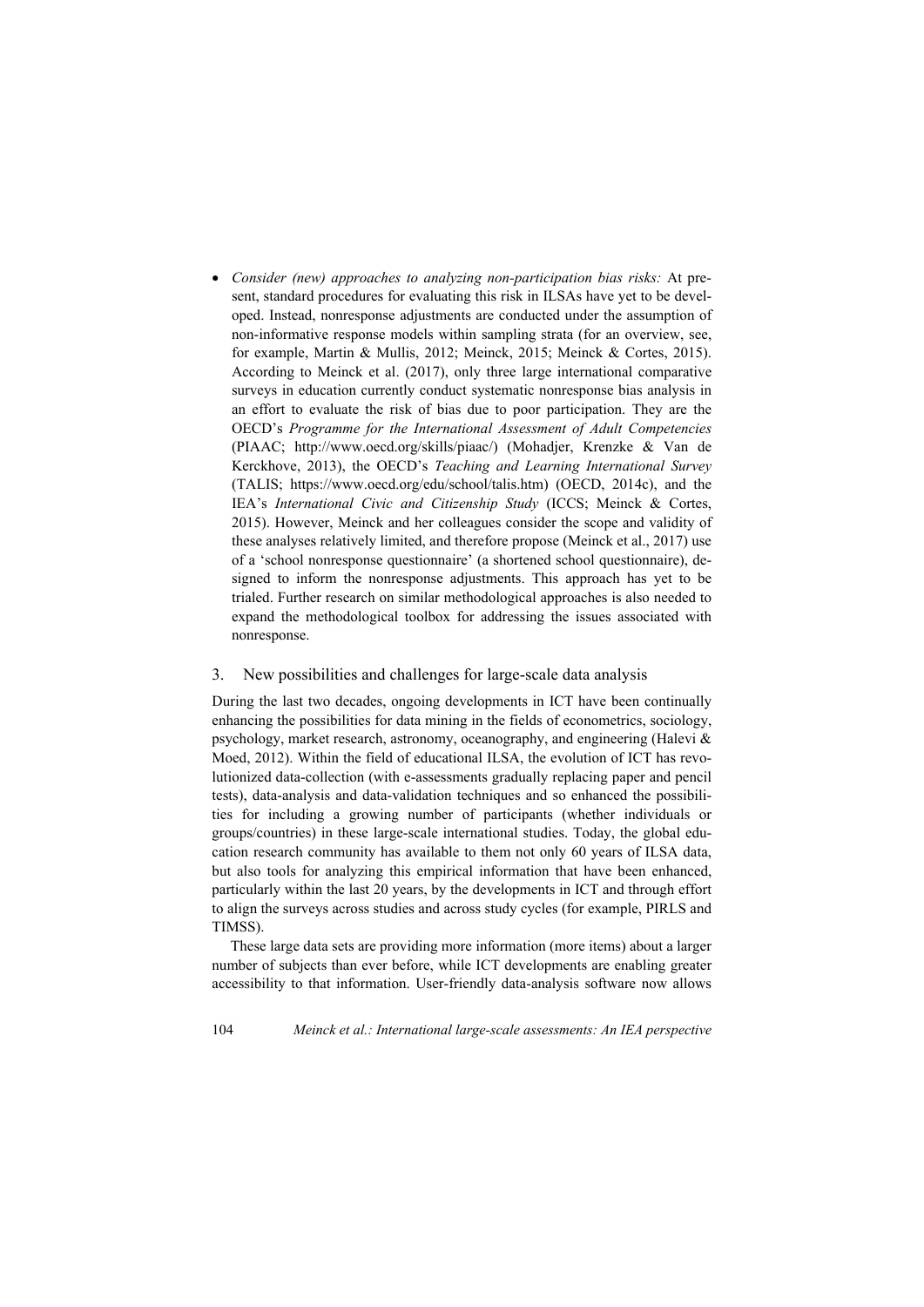less technically affiliated researchers to run the more complex and comprehensive analyses themselves. In terms of methodology, these developments mean that ILSA researchers can now collect more comprehensive and novel kinds of data (for example, electronic information on response time and patterns in e-based assessments) and obtain more precise and comprehensive information from that data.

As the number of measurement points and objects (cycles and countries) grows and the accessibility of user-friendly analytical tools improves (see, for example, Mplus, https://www.statmodel.com/; HLM, http://www.ssicentral.com/hlm/index. html; LISREL, http://www.ssicentral.com/lisrel/index.html), methods such as multilevel regression modeling or structural equation modeling are becoming increasingly widespread in educational research. These complex methods have the advantage of being more suitable for mirroring the increasing complexity of theoretical frameworks. In addition, the growing amount of data and the greater availability of technological tools (computer-processing capacity and computer software) are allowing researchers and other stakeholders to obtain more specific information about subgroups, such as different minority groups within countries, than has previously been possible. In the past, the more limited scale of data collections made it difficult to obtain sufficient information about these groups.

Enhanced data-collection and data-processing techniques are also making it easier to collect data more efficiently and reliably for selected subpopulations within countries. Although past research teams were well aware of crosscultural differences across subpopulations, they found identifying differences with respect to, for instance, test validity across cultures challenging because of limited computer capacities, non-availability of user-friendly software, and insufficient knowledge of the applications and of suitable data-analysis techniques. This situation is now being turned around through enhanced computer capacity, the availability of userfriendly software, and more ready access to knowledge (e.g., online tutorials, internet forums). These developments are also making it easier to analyze, for example, the validity of test items or of psychological and sociological constructs for the greater number of populations and subgroups wanting to participate in ILSAs. All of these recently developed techniques and procedures are now being evaluated and gradually incorporated into standard procedures in ILSA.

At present, it is still easier to achieve crosscultural comparability of psychological or sociological constructs (i.e., ensuring measurement invariance; Meredith, 1993; Rutkowski & Svetina, 2013) in those ILSAs involving smaller numbers of countries (see, for example, Stancel-Piątak & Desa, 2014). Research conducted over the last 15 or so years illustrates the types of difficulties that ILSAs involving large numbers of countries have experienced when trying to ensure measurement invariance (OECD, 2010, 2014b; Schulz, 2009; Schulz & Friedman, 2011; Schulz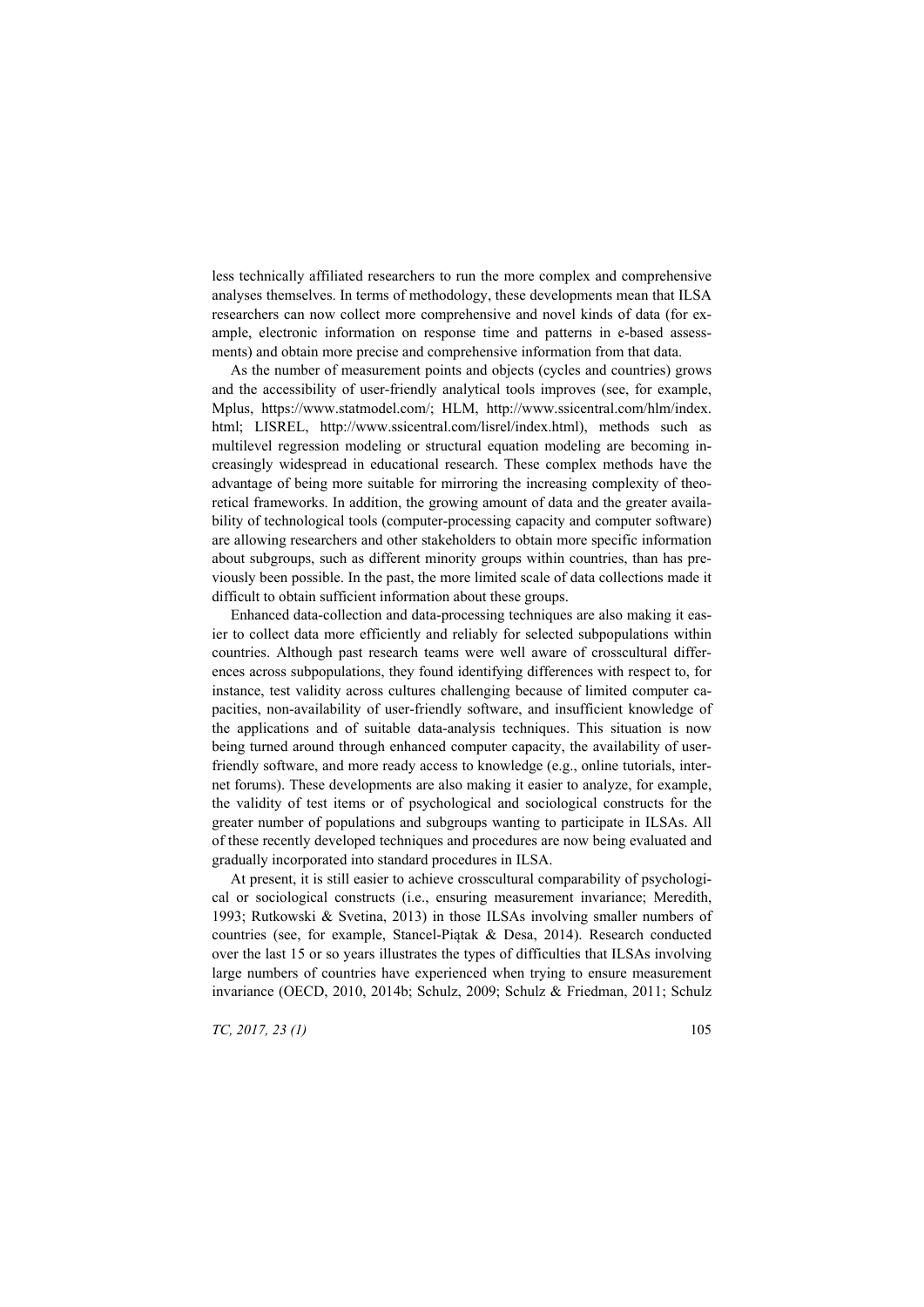& Sibberns, 2004). The problem of measurement invariance has taxed methodologists for much longer, however, with various alternative procedures having been developed over the last few decades in an effort to validate crosscultural comparability of constructs. These methods include *partial invariance* (Byrne, Shavelson, & Muthén, 1989) and *approximate invariance* (Asparouhov & Muthén, 2014; Marsh, Liem, Martin, Morin & Nagengast, 2011; Muthén & Asparouhov, 2013; Van de Schoot, Klutymans, Tummers, Lugtig, Hox & Muthén, 2013; Van de Schoot, Schmidt, De Beuckelaer, Lek & Zondervan-Zwijnenburg, 2015). The assumption underlying these methods is that the latent construct will be very similar across countries, but not identical. Future research will reveal if crosscultural comparisons can benefit from this more realistic assumption and if the respective analysis techniques will allow us to draw greater knowledge from ILSA data.

Predictive models developed under the umbrella of machine science (also called machine learning; Essa & Ayad, 2012; Kaplan & Lee, 2015) are also beginning to feature among the tools being used to bring greater precision and validity to the analysis of ILSA data. Initially developed within the research field of artificial intelligence with the aim of enhancing computers' capacity to 'learn' from experience, machine learning has since been adapted for use in different disciplines, ranging from economics through healthcare, weather forecasting, and market research, to archeology. Predictive models are one such adaptation. These models employ machine intelligence statistical probability techniques to mine empirical data for variables likely to aid prediction of future outcomes. These outcomes generally concern unknown events in the future, but are not necessarily limited to future events. Predictive modeling in education can also be used, for instance, to identify at-risk students pre-emptively (Essa & Ayad, 2012) or to drive effective interventions (Smith, Lange & Huston, 2012). Within the context of ILSAs, student outcomes at the country level can be predicted in a more reliable way through the use of data from multiple cycles (Huang, 2011; Kaplan & Lee, 2015). They can additionally be used to gain insights into hidden patterns, identified from previous learning relating to historical relationships and trends.

While critically discussed and criticized for being a shortcut not well-founded in a theoretical framework, predictive models have some advantages compared to traditional methods. Advocates of predictive models argue that they can contribute to hypothesis generation, development of new measures, and indicate the potential level of model predictability (Shmueli, 2010, p. 292). Advocates also claim that these models can bring to the fore findings that ultimately are more reliable and repeatable than are the findings derived from classical analysis methods. Predictive modeling also makes it possible to combine different models, such as decision trees and neural network analysis, with regression analysis. Another advantage is the

106 *Meinck et al.: International large-scale assessments: An IEA perspective*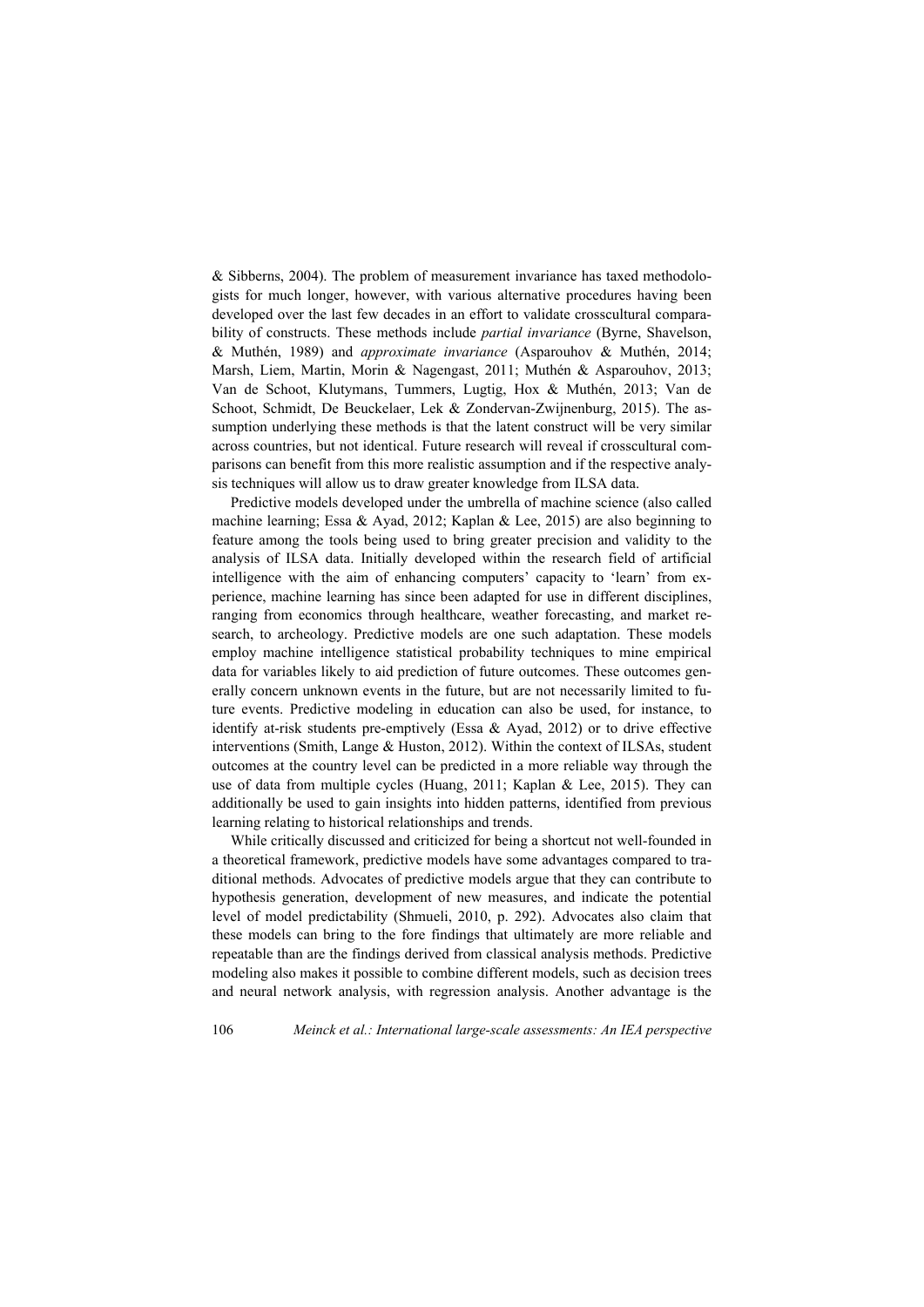opportunity to use different measures of model fit  $-$  a need that arises from the fact that the *p*-value is sample-size sensitive, resulting in a significant *p*-value for all parameter estimates calculated using large data sets. This method also robustly handles multicollinearity, as the aim is not to estimate individual parameters, but rather to use all available information for the best prediction (ibid.).

Because ILSAs in education still focus mainly on school surveys and may be conducted in developing countries where the technological resources for e-assessments are limited, methodological developments and innovations are not occurring as quickly in these studies as they are in other areas such as econometrics or market research. ILSAs in education employing cyclical data collection and standardized or aligned tests and questionnaires (such as TIMSS and PIRLS) demand the production of large data sets for comparative analysis, and will increasingly continue to do so in the future. At the same time, the increasing amount of information will continue to create challenges, one such being protection of personal data. Another challenge is the difficulty individuals who have a stake in the studies but do not have technical expertise are likely to experience when trying to access and draw information from the available data sets. Although the rapid development of modern visualization methods means that ILSA results can be presented in a straightforward manner and easily understood by policymakers, practitioners, and other stakeholders, the accessibility concern is one that the ILSA research community needs to address sooner rather than later. Finally, new analysis methods such as the predictive modeling need to be subject to ongoing discussion and critical reflection on their suitability for the theoretical framework underpinning each ILSA, as well as the value they add to research, education, and practice.

## 4. Final remarks

Even though international assessments are now well-established monitoring instruments in education, they are continuing to develop and evolve. The recently defined or refined agendas of international stakeholders in education (such as the United Nations' sustainable development goals for 2030) mean that ILSAs are now drawing in new populations and covering additional subjects. Today, many stakeholders accept that education neither starts at primary school nor ends after secondary school, but is a lifelong endeavor. Therefore, future ILSAs will likely focus on early childhood education, vocational education, and lifelong learning. Stakeholders also agree that mathematics and reading skills are base competencies, but need to be complemented by other skills, such as information and computer literacy, or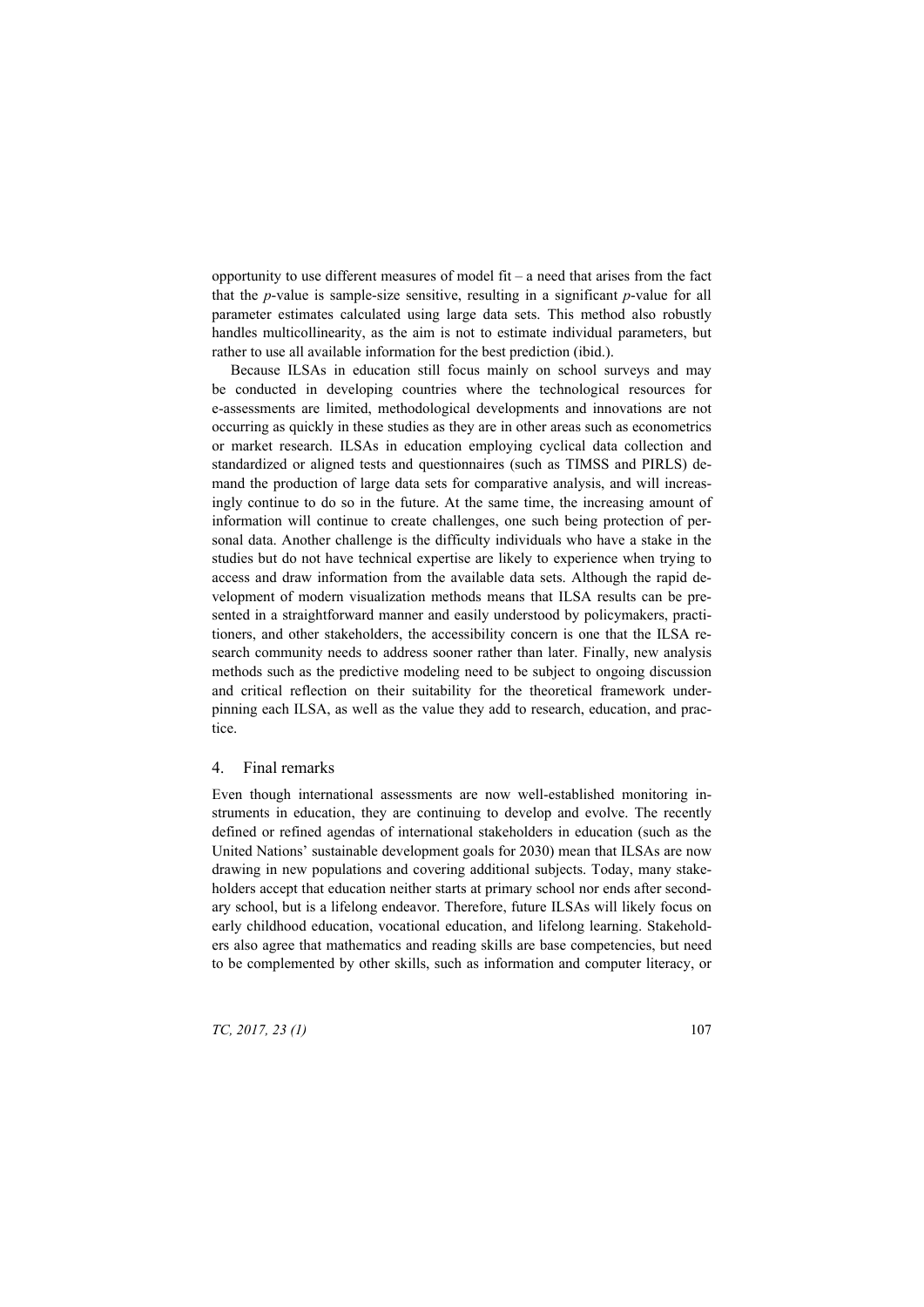social and language skills, topics that have either emerged recently on the agenda of comparative assessment or are the subject of future proposed ILSAs.

Developments such as these will continue to throw up methodological challenges for the teams designing and implementing these large-scale crossnational studies and analyzing the data collected. However, equally rapid developments in methodology, including those expedited by information and communication technologies, are helping research teams address these challenges. Most ILSAs in education are now enforcing a transition to computer-based assessment; new approaches for addressing nonresponse are being discussed; processes to improve measurement invariance evaluation are being designed; and innovative methodologies of statistical data analysis are being explored. The collaborative spirit within the larger ILSA research community makes us confident that innovative methodological techniques and tools will help us keep pace with the challenges associated with this rapidly developing field of educational research in the coming years.

#### *Notes*

- 1. We thank Gillian Wilson (IEA Secretariat, Amsterdam) and Paula Wagemaker for their thorough editorial review.
- 2. Staff at the Australian Council for Education Research (ACER).
- 3. Source: Personal talks with NRCs about the reasons for increased participation rates in specific studies across cycles.

#### *References*

- Armstrong, J.S. & Overton, T.S. (1977). Estimating nonresponse bias in mail surveys. *Journal of Marketing Research*, *14* (3), 396–402.
- Asparouhov, T. & Muthén, B. (2014). Multiple-group factor analysis alignment. *Structural Equation Modeling: A Multidisciplinary Journal*, *21* (4), 495–508. doi:10.1080/10705511.2014. 919210
- Association of Graduate Recruiters. (2017). *AGR Development Survey 2017*. Retrieved March 22, 2017, from http://www.agr.org.uk/AGR-Development-Survey-2017.
- Bertram, T. & Pascal, C. (2016). *Early childhood policies and systems in eight countries: Findings from IEA's early childhood education study*. Amsterdam: International Association for the Evaluation of Educational Achievement.
- Bloom, B.S. (1969). *Cross-national study of educational attainment: Stage I of the I.E.A. investigation in six subject areas* (Vols. 1–2). Washington, DC: Office of Education (DHEW).
- Byrne, B.M., Shavelson, R.J. & Muthén, B. (1989). Testing for the equivalence of factor covariance and mean structures: The issue of partial measurement invariance. *Psychological Bulletin*, *105* (3), 456–466. doi:10.1037/0033-2909.105.3.456
- Chossudovsky, M. & Marshall, A.G. (Eds.). (2010). *The global economic crisis: The great depression of the XXI century*. Montréal: Global Research Publishers.
- Comber, L.C. & Keeves, J.P. (1973). *Science education in nineteen countries: An empirical study*. Stockholm: Almqvist & Wiksell.
- Deming, W.E. (1990). *Sample design in business research*. New York: Wiley & Sons.
- 108 *Meinck et al.: International large-scale assessments: An IEA perspective*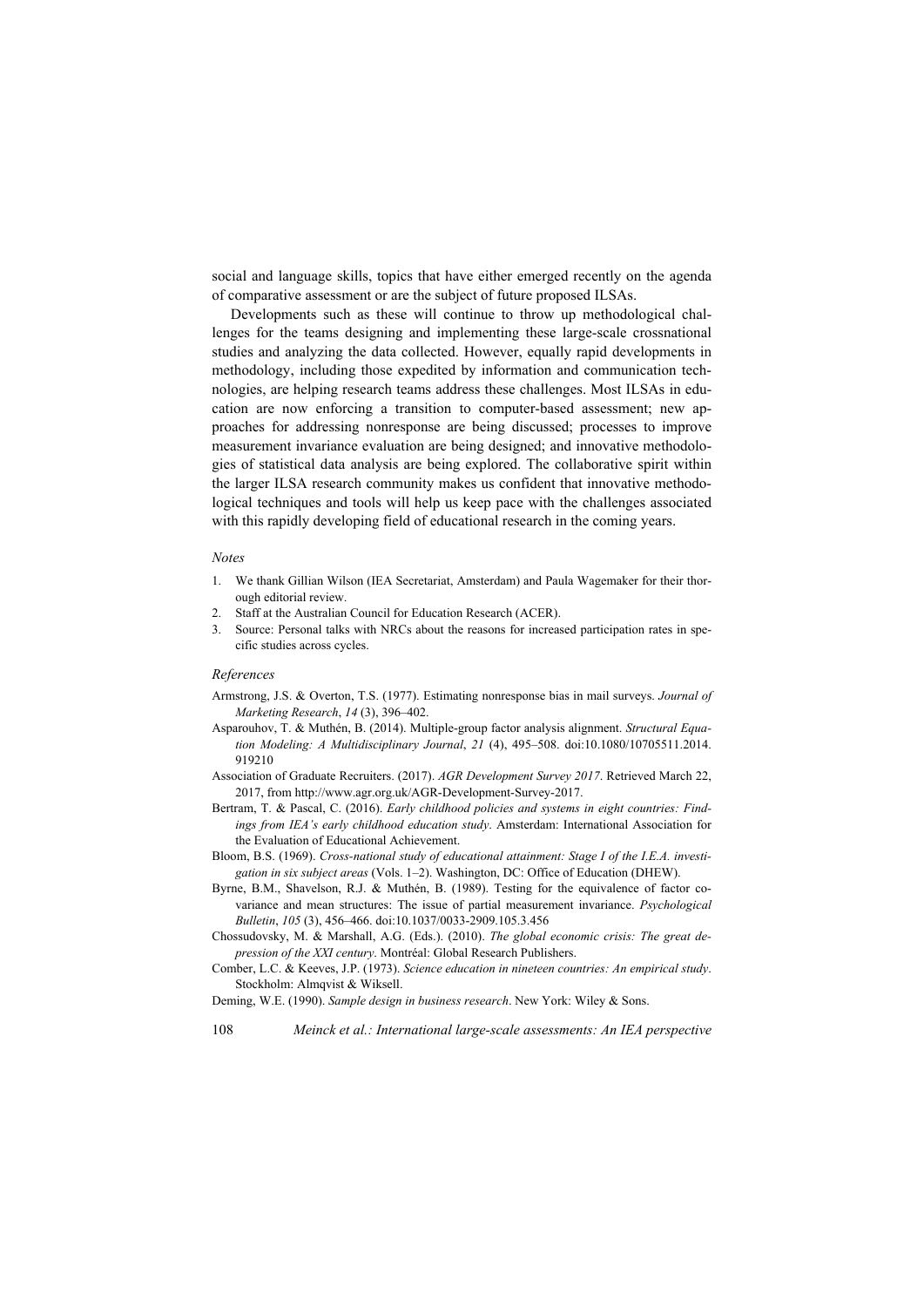- Essa, A. & Ayad, H. (2012). Improving student success using predictive models and data visualisations. *Research in Learning Technology*, *20* (supplemental issue). Retrieved March 22, 2017, from http://www.tandfonline.com/doi/full/10.3402/rlt.v20i0.19191
- European Commission. (2012). *TVET and skills development in EU development cooperation*. *2012/308055/1. Final report*. Retrieved March 22, 2017, from http://ec.europa.eu/europe aid/skills-and-vocational-education-trainings-eu-development-cooperation-document\_en
- Foshay, A.W., Thorndike, R.L., Hotyat, F., Pidgeon, D.A. & Walker, D.A. (1962). *Educational achievements of thirteen-year-olds in twelve countries: Results of an international research project, 1959–1961*. Hamburg: UNESCO Institute for Education.
- Gandal, M. & McGiffert, L. (2003). The power of testing. *Educational Leadership*, *60* (5), 39–42.
- Gill, I.S., Fluitman, F. & Dar, A. (Eds.). (2000). *Vocational education and training reform: Matching skills to markets and budgets*. Washington, DC: Oxford University Press.
- Goldhammer, F. & Kroehne, U. (2014). Controlling individuals' time spent on task in speeded performance measures: Experimental time limits, posterior time limits, and response time modeling. *Applied Psychological Measurement*, *38* (4), 255–267.
- Goldhammer, F., Naumann, J. & Greiff, S. (2015). More is not always better: The relation between item response and item response time in Raven's matrices. *Journal of Intelligence*, *3*, 21–40.
- Gorman, T.P., Purves, A.C. & Degenhart, R.E. (Eds.). (1988). *The IEA study of written composition I: The international writing tasks and scoring scales*. Oxford: Pergamon Press.
- Grant, W. & Wilson, G.K. (Eds.). (2012). *The consequences of the global financial crisis: The rhetoric of reform and regulation*. Oxford: Oxford University Press.
- Gray, J. (2002). Jolts and reactions: Two decades of feeding back information on schools' performance. In A.J. Visscher & R. Coe (Eds.), *School improvement through performance feedback* (pp. 142–162). Lisse: Swets & Zeitlinger.
- Gregory, K.D. & Martin, M.O. (2001). *Technical standards for IEA studies: An annotated bibliography*. Amsterdam: International Association for the Evaluation of Educational Achievement.
- Halevi, G. & Moed, H.F. (2012). The evolution of big data as a research and scientific topic: Overview of the literature. *Research Trends*, *30*. Retrieved March 22, 2017, from https://www.researchtrends.com/issue-30-september-2012/the-evolution-of-big-data-asa-research- and-scientific-topic-overview-of-the-literature/
- Hart, B. & Risley, T.R. (2003). The early catastrophe: The 30 million word gap by age 3. *American Educator*, *27* (1), 4–9.
- Huang, S. (2011). *Predictive modeling and analysis of student academic performance in an engineering dynamics course*. Logan, UT: Utah State University. Retrieved March 22, 2017, from http://digitalcommons.usu.edu/cgi/viewcontent.cgi?article=2097&context=etd
- Husén, T. (Ed.). (1967). *International study of achievement in mathematics: A comparison of twelve countries* (Vols. 1–2). Stockholm: Almqvist & Wiksell.
- IEA (International Association for the Evaluation of Educational Achievement). (2016). *Brief history of the IEA*. Retrieved December 7, 2016, from http://www.iea.nl/brief-history-iea
- Kaplan, D. & Lee, C. (2015). Bayesian model averaging over directed acyclic graphs with implications for the predictive performance of structural equation models. *Structural Equation Modeling: A Multidisciplinary Journal*, *23* (3), 343–353. doi:10.1080/10705511.2015. 1092088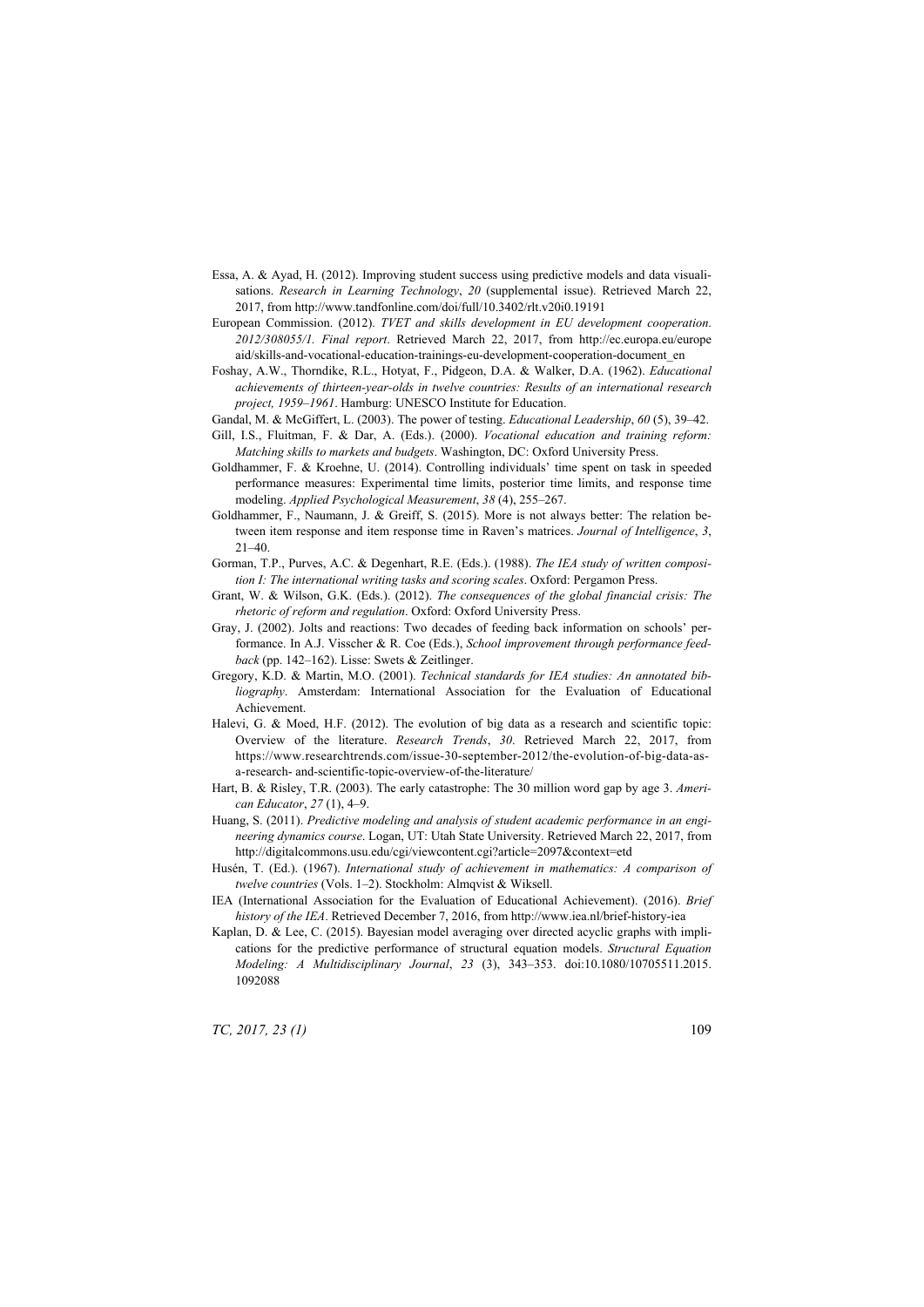- Kennedy, K.J. (2012). Global trends in civic and citizenship education: What are the lessons for nation states? *Education Sciences*, *2* (3), 121–135. doi:10.3390/educsci2030121
- Kuger, S., Klieme, E., Jude, N. & Kaplan, D. (Eds.). (2016). *Assessing contexts of learning: An international perspective*. New York: Springer.
- Little, R.J.A. & Rubin, D.B. (1987). *Statistical analysis with missing data*. New York: Wiley.
- Lundberg, I. & Linnakylä, P. (1993). *Teaching reading around the world: IEA Study of Reading Literacy*. The Hague: IEA.
- Marsh, H., Liem, G., Martin, A., Morin, A. & Nagengast, B. (2011). Methodological measurement fruitfulness of exploratory structural equation modeling (ESEM): New approaches to key substantive issues in motivation and engagement. *Journal of Psychoeducational Assessment*, *29* (4), 322–346. doi:10.1177/0734282911406657
- Martin, M.O. & Kelly, D.L. (Eds.). (1996). *TIMSS technical report: Vol. I. Design and development*. Chestnut Hill, MA: Boston College.
- Martin, M.O. & Mullis, I.V.S. (Eds.). (2012). *Methods and procedures in TIMSS and PIRLS 2011*. Chestnut Hill, MA: Boston College.
- McDonald, A.S. (2002). The equivalence of computer-based and paper-and-pencil educational assessments. *Computers & Education, 39*, 299–312.
- Meinck, S. (2015). Computing sampling weights in large-scale assessments in education. *Survey Methodes: Insights from the Field*. Retrieved March 22, 2017, from http://surveyinsights.org /?p=5353
- Meinck, S. (2016). Rückmeldung an Schulen im Rahmen von Large-Scale Assessments: Chancen und Grenzen aus methodischer Sicht. Paper presented at the Kommission Bildungsplanung, Bildungsorganisation und Bildungsrecht (KBBB), 29. September, Paderborn.
- Meinck, S. & Cortes, D. (2015). Sampling weights, nonresponse adjustments and participation rates. In J. Fraillon, W. Schulz, T. Friedman, J. Ainley & E. Gebhardt (Eds.), *International Computer and Information Literacy Study 2013 technical report* (pp. 87–111). Amsterdam: International Association for the Evaluation of Educational Achievement (IEA).
- Meinck, S., Cortes, D. & Tieck, S. (2017). Evaluating the risk of nonresponse bias in educational large-scale assessments with school nonresponse questionnaires: A theoretical study. *Largescale Assessments in Education*, *5* (3). Retrieved March 22, 2017, from http://rdcu.be/oVhH
- Meredith, W. (1993). Measurement invariance, factor analysis and factorial invariance. *Psychometrika*, *58* (4), 525–543.
- Mirazchiyski, P. (2013). *Providing school-level reports from international large-scale assessments: Methodological considerations, limitations, and possible solutions*. Amsterdam: International Association for the Evaluation of Educational Achievement (IEA).
- Mohadjer, L., Krenzke, T. & Van de Kerckhove, W. (2013). Indicators of the quality of the sample data. In I. Kirsch & W. Thorn (Eds.), *Technical report of the Survey of Adult Skills (PIAAC)* (chapter 16, pp. 1–30). Paris: OECD Publishing.
- Mojarrad, H., Hemmati, F., Gohar, M.J. & Sadeghi, A. (2013). Computer-based assessment (CBA) vs. paper/pencil-based assessment (PPBA): An investigation into the performance and attitude of Iranian EFL learners' reading comprehension. *International Journal of Language Learning and Applied Linguistics World, 4* (4), 418–428.
- Mullis, I.V.S., Martin, M.O., Foy, P. & Hooper, M. (2016). *TIMSS 2015 international results in mathematics*. Retrieved March 22, 2017, from http://timssandpirls.bc.edu/timss2015/ international-results/
- 110 *Meinck et al.: International large-scale assessments: An IEA perspective*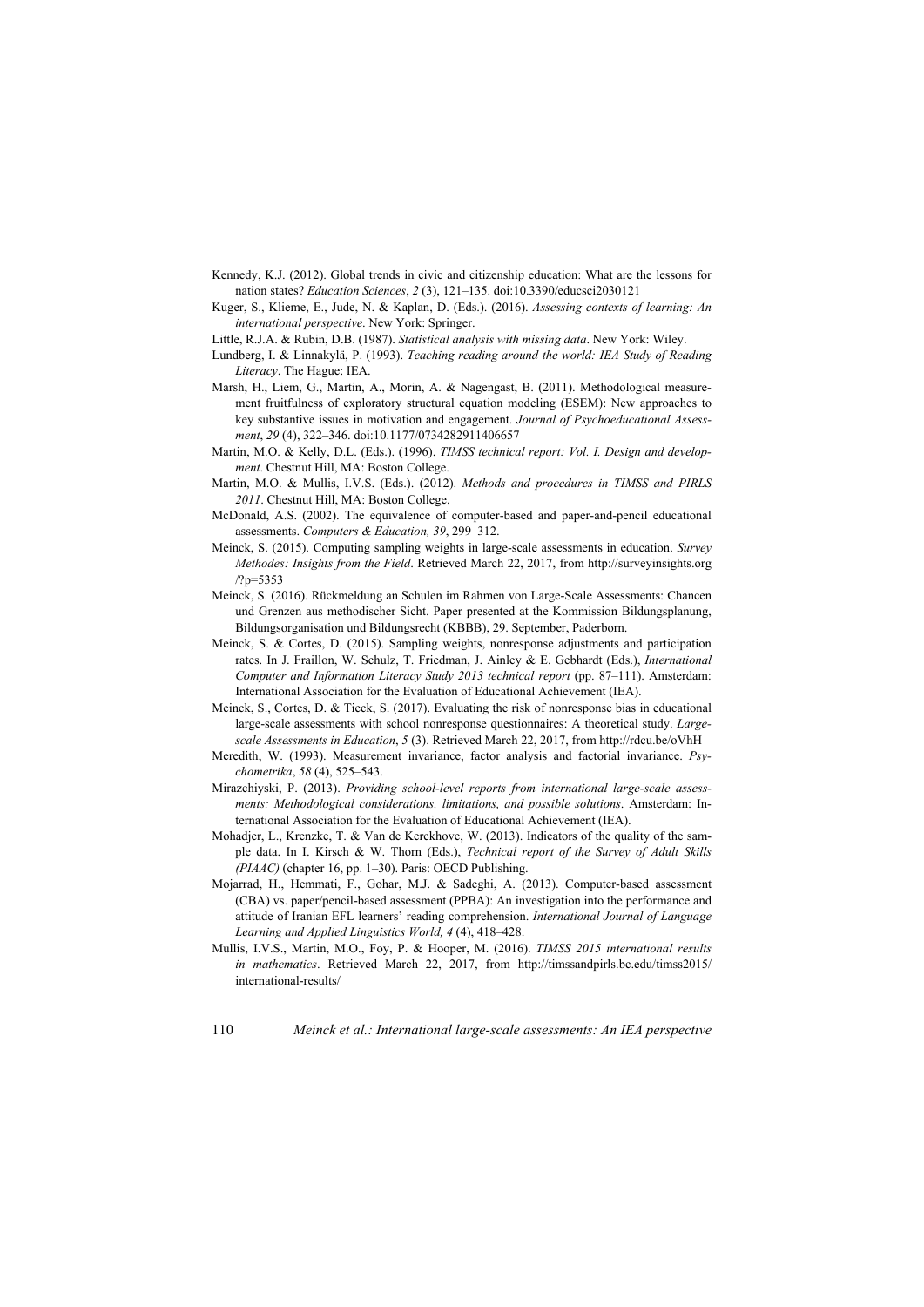- Muthén, B. & Asparouhov, T. (2013). *New methods for the study of measurement invariance with many groups*. Retrieved March 22, 2017, from http://www.statmodel.com/download/ PolAn.pdf
- OECD (Organisation for Economic Co-operation and Development). (2010). *TALIS 2008 technical report*. Paris: OECD Publishing. Retrieved March 22, 2017, from http://www.oecd.org/ education/school/44978960.pdf
- OECD (Organisation for Economic Co-operation and Development). (2013). *Private sector development policy handbook: Developing skills in Central Asia through better vocational education and training systems*. Retrieved March 22, 2017, from https://www.oecd.org/global relations/VocationalEducation.pdf
- OECD (Organisation for Economic Co-operation and Development). (2014a). *PISA 2012 technical report*. Paris: OECD Publishing. Retrieved March 22, 2017, from http://www.oecd.org/ pisa/pisaproducts/PISA-2012-technical-report-final.pdf
- OECD (Organisation for Economic Co-operation and Development). (2014b). *TALIS 2013 results: An international perspective on teaching and learning*. Paris: OECD Publishing. doi:10.1787/9789264196261-en
- OECD (Organisation for Economic Co-operation and Development). (2014c). *TALIS 2013 technical report*. Paris: OECD Publishing. Retrieved March 22, 2017, from http://www.oecd.org/ edu/school/TALIS-technical-report-2013.pdf
- OECD (Organisation for Economic Co-operation and Development). (2015). *OECD skills outlook 2015: Youth, skills and employability*. Paris: OECD Publishing. Retrieved March 22, 2017, from http://www.oecd-ilibrary.org/content/book/9789264234178-en
- Oppenheim, A.N. & Torney, J. (1974). *The measurement of children's civic attitudes in different nations*. Stockholm: Almqvist & Wiksell.
- Pelgrum, W.J. & Plomp, T. (1991). *The use of computers in education worldwide: Results from the IEA 'Computers in Education' survey in 19 educational systems*. Oxford: Pergamon Press.
- Postlethwaite, T.N. (1967). *School organization and student achievement: A study based on achievement in mathematics in twelve countries*. Stockholm: Almqvist & Wiksell.
- Rizvi, F. & Lingard, B. (2010). *Globalizing education policy*. New York: Routledge.
- Rolff, H.-G. (2002). Rückmeldung und Nutzung der Ergebnisse von großflächigen Leistungsuntersuchungen. Grenzen und Chancen. In H.-G. Rolff, H.G. Holtappels, K. Klemm, H. Pfeiffer, & R. Schulz-Zander (Eds.), *Jahrbuch der Schulentwicklung, Bd. 12. Daten, Beispiele und Perspektiven* (pp. 75–98). Weinheim: Juventa.
- Rutkowski, L. & Svetina, D. (2013). Assessing the hypothesis of measurement invariance in the context of large-scale international surveys. *Educational and Psychological Measurement*, *74*, 31–57.
- Sangmeister, J. (2017). Commercial competence: Comparing test results of paper-and-pencil versus computer-based assessments. *Empirical Research in Vocational Education and Training, 9* (3). doi:10.1186/s40461-017-0047-2
- Schulz, W. (2009). Questionnaire construct validation in the International Civic and Citizenship Education Study. *IERI Monograph Series: Issues and Methodologies in Large-Scale Assessments*, *2*, 113–136.
- Schulz, W., Fraillon, J., Ainley, J., Losito, B. & Kerr, D. (2008). *International Civic and Citizenship Education Study: Assessment framework*. Amsterdam: IEA.

*TC, 2017, 23 (1)* 111